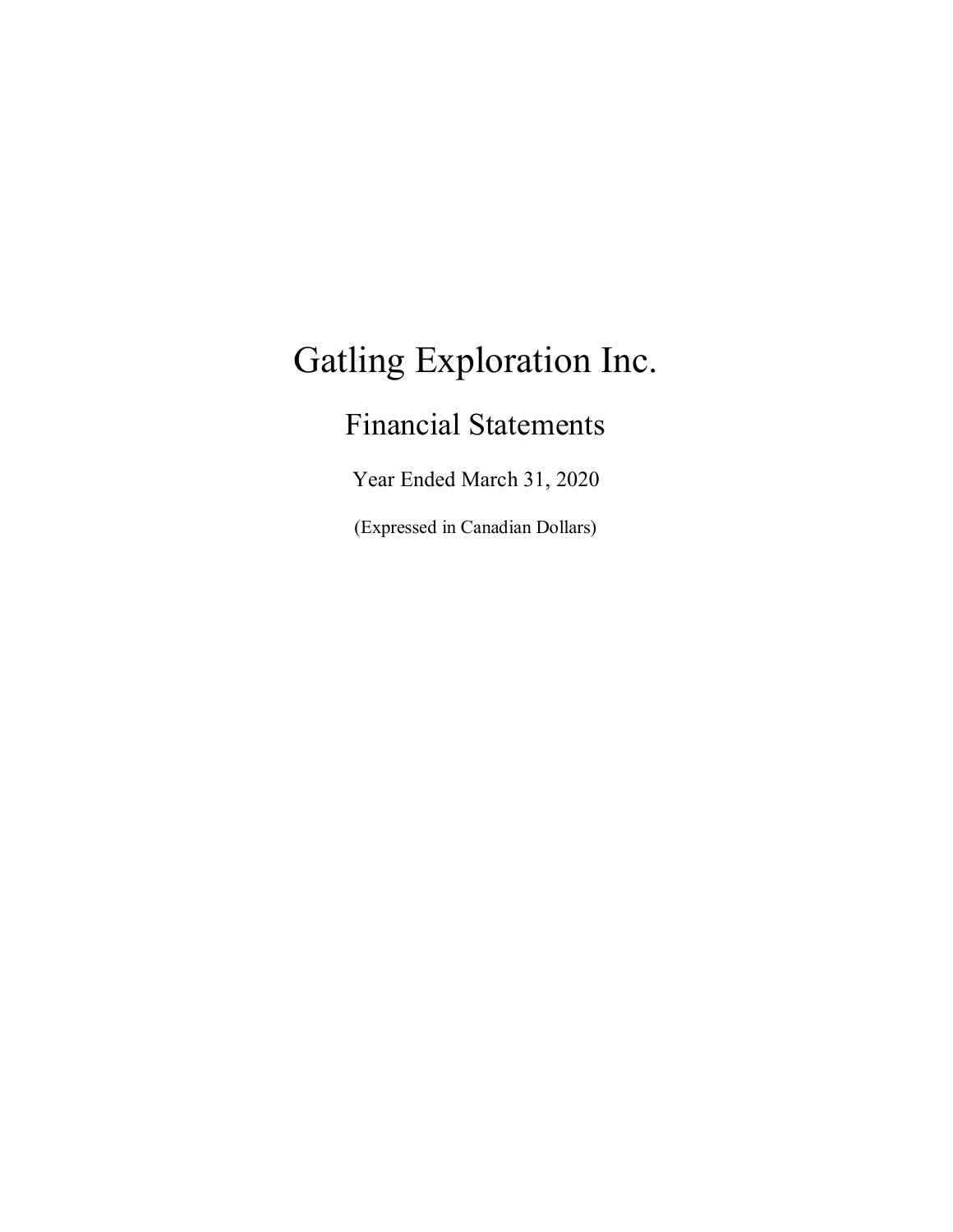Gatling Exploration Inc.

Year Ended March 31, 2020

| <b>INDEX</b>                                 | <b>Page</b>    |
|----------------------------------------------|----------------|
| <b>Financial Statements</b>                  |                |
| Independent Auditor's Report                 |                |
| <b>Statements of Financial Position</b>      | $\mathbf{1}$   |
| <b>Statements of Comprehensive Loss</b>      | $\overline{2}$ |
| Statements of Changes in Equity (Deficiency) | 3              |
| <b>Statements of Cash Flows</b>              | $\overline{4}$ |
| Notes to the Financial Statements            | $5 - 23$       |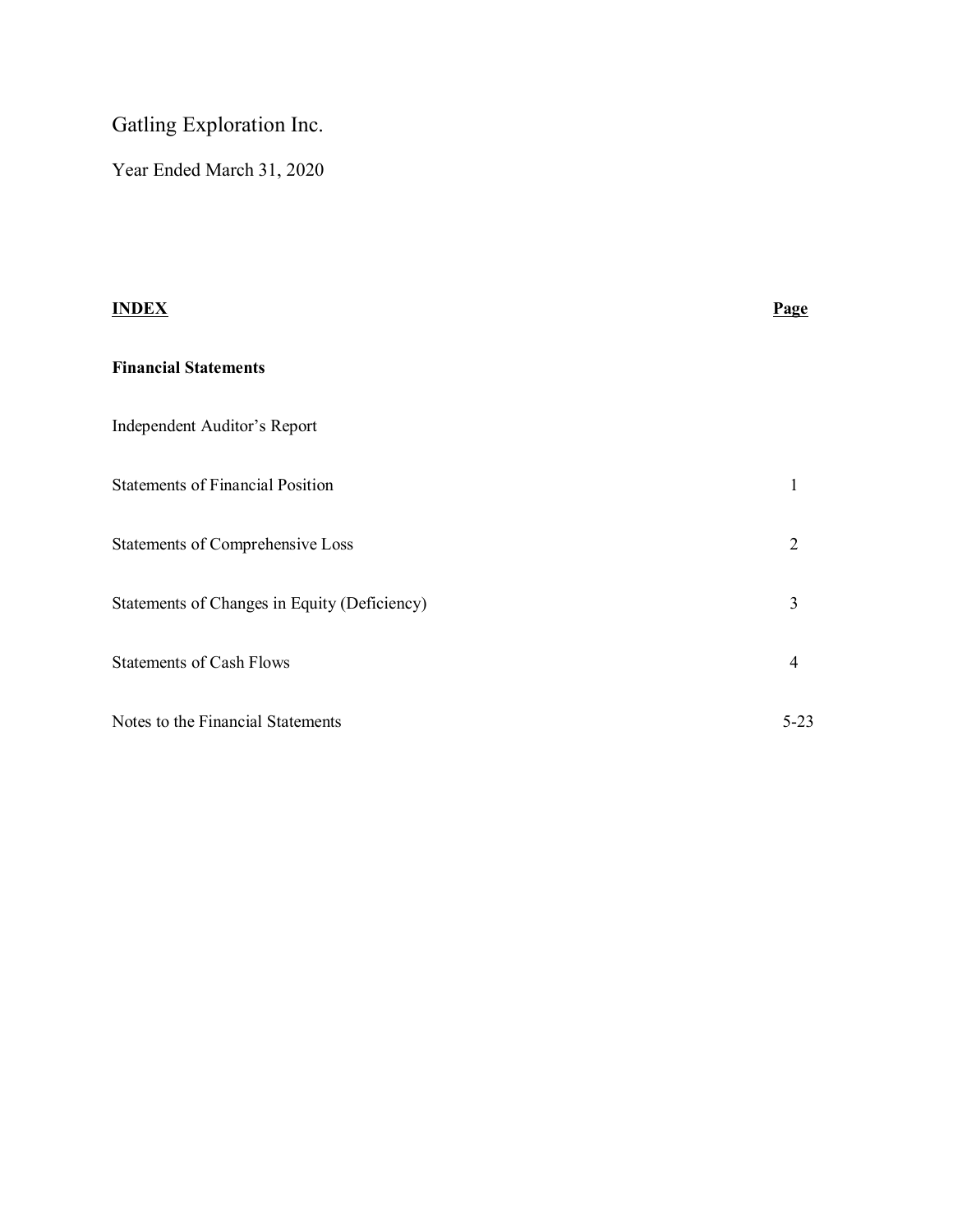

**Crowe MacKay LLP** 1100 - 1177 West Hastings St. Vancouver, BC V6E 4T5 Main +1 (604) 687-4511 Fax +1 (604) 687-5805 www.crowemackay.ca

# **Independent Auditor's Report**

To the Shareholders of Gatling Exploration Inc.

## **Opinion**

We have audited the financial statements of Gatling Exploration Inc. ("the Company"), which comprise the statements of financial position as at March 31, 2020 and March 31, 2019 and the statements of comprehensive loss, changes in equity (deficiency) and cash flows for the years then ended, and notes to the financial statements, including a summary of significant accounting policies.

In our opinion, the accompanying financial statements present fairly, in all material respects, the financial position of the Company as at March 31, 2020 and March 31, 2019, and its financial performance and its cash flows for the years then ended in accordance with International Financial Reporting Standards.

## **Basis for Opinion**

We conducted our audit in accordance with Canadian generally accepted auditing standards. Our responsibilities under those standards are further described in the *Auditor's Responsibilities for the Audit of the Financial Statements* section of our report. We are independent of the Company in accordance with the ethical requirements that are relevant to our audit of the financial statements in Canada, and we have fulfilled our other ethical responsibilities in accordance with these requirements. We believe that the audit evidence we have obtained is sufficient and appropriate to provide a basis for our opinion.

#### **Material Uncertainty Related to Going Concern**

We draw attention to Note 2 to the financial statements which describes the material uncertainty that may cast significant doubt on the Company's ability to continue as a going concern. Our opinion is not modified in respect of this matter.

## **Other Information**

Management is responsible for the other information. The other information comprises:

• Management's Discussion and Analysis

Our opinion on the financial statements does not cover the other information and we do not express any form of assurance conclusion thereon.

In connection with our audit of the financial statements, our responsibility is to read the other information identified above and, in doing so, consider whether the other information is materially inconsistent with the financial statements or our knowledge obtained in the audit, or otherwise appears to be materially misstated.

We obtained the other information prior to the date of this auditor's report. If, based on the work we have performed on this other information, we conclude that there is a material misstatement of this other information, we are required to report that fact in this auditor's report. We have nothing to report in this regard.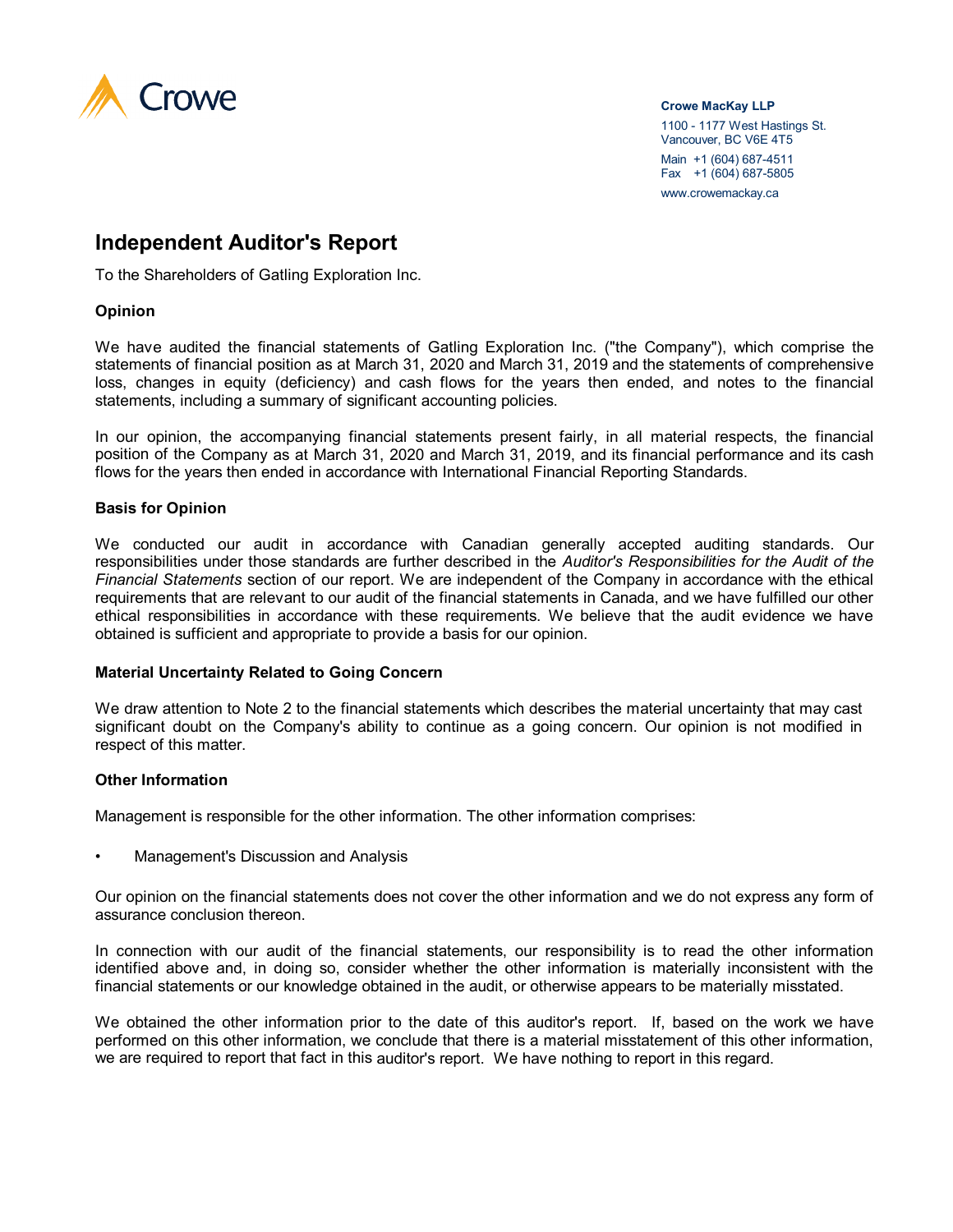## **Responsibilities of Management and Those Charged with Governance for the Financial Statements**

Management is responsible for the preparation and fair presentation of the financial statements in accordance with International Financial Reporting Standards, and for such internal control as management determines is necessary to enable the preparation of financial statements that are free from material misstatement, whether due to fraud or error.

In preparing the financial statements, management is responsible for assessing the Company's ability to continue as a going concern, disclosing, as applicable, matters related to going concern and using the going concern basis of accounting unless management either intends to liquidate the Company or to cease operations, or has no realistic alternative but to do so.

Those charged with governance are responsible for overseeing the Company's financial reporting process.

## **Auditor's Responsibilities for the Audit of the Financial Statements**

Our objectives are to obtain reasonable assurance about whether the financial statements as a whole are free from material misstatement, whether due to fraud or error, and to issue an auditor's report that includes our opinion. Reasonable assurance is a high level of assurance, but is not a guarantee that an audit conducted in accordance with Canadian generally accepted auditing standards will always detect a material misstatement when it exists. Misstatements can arise from fraud or error and are considered material if, individually or in the aggregate, they could reasonably be expected to influence the economic decisions of users taken on the basis of these financial statements.

As part of an audit in accordance with Canadian generally accepted auditing standards, we exercise professional judgment and maintain professional skepticism throughout the audit. We also:

- Identify and assess the risks of material misstatement of the financial statements, whether due to fraud or error, design and perform audit procedures responsive to those risks, and obtain audit evidence that is sufficient and appropriate to provide a basis for our opinion. The risk of not detecting a material misstatement resulting from fraud is higher than for one resulting from error, as fraud may involve collusion, forgery, intentional omissions, misrepresentations, or the override of internal control.
- Obtain an understanding of internal control relevant to the audit in order to design audit procedures that are appropriate in the circumstances, but not for the purpose of expressing an opinion on the effectiveness of the Company's internal control.
- Evaluate the appropriateness of accounting policies used and the reasonableness of accounting estimates and related disclosures made by management.
- Conclude on the appropriateness of management's use of the going concern basis of accounting and, based on the audit evidence obtained, whether a material uncertainty exists related to events or conditions that may cast significant doubt on the Company's ability to continue as a going concern. If we conclude that a material uncertainty exists, we are required to draw attention in our auditor's report to the related disclosures in the financial statements or, if such disclosures are inadequate, to modify our opinion. Our conclusions are based on the audit evidence obtained up to the date of our auditor's report. However, future events or conditions may cause the Company to cease to continue as a going concern.
- Evaluate the overall presentation, structure and content of the financial statements, including the disclosures, and whether the financial statements represent the underlying transactions and events in a manner that achieves fair presentation.

We communicate with those charged with governance regarding, among other matters, the planned scope and timing of the audit and significant audit findings, including any significant deficiencies in internal control that we identify during our audit.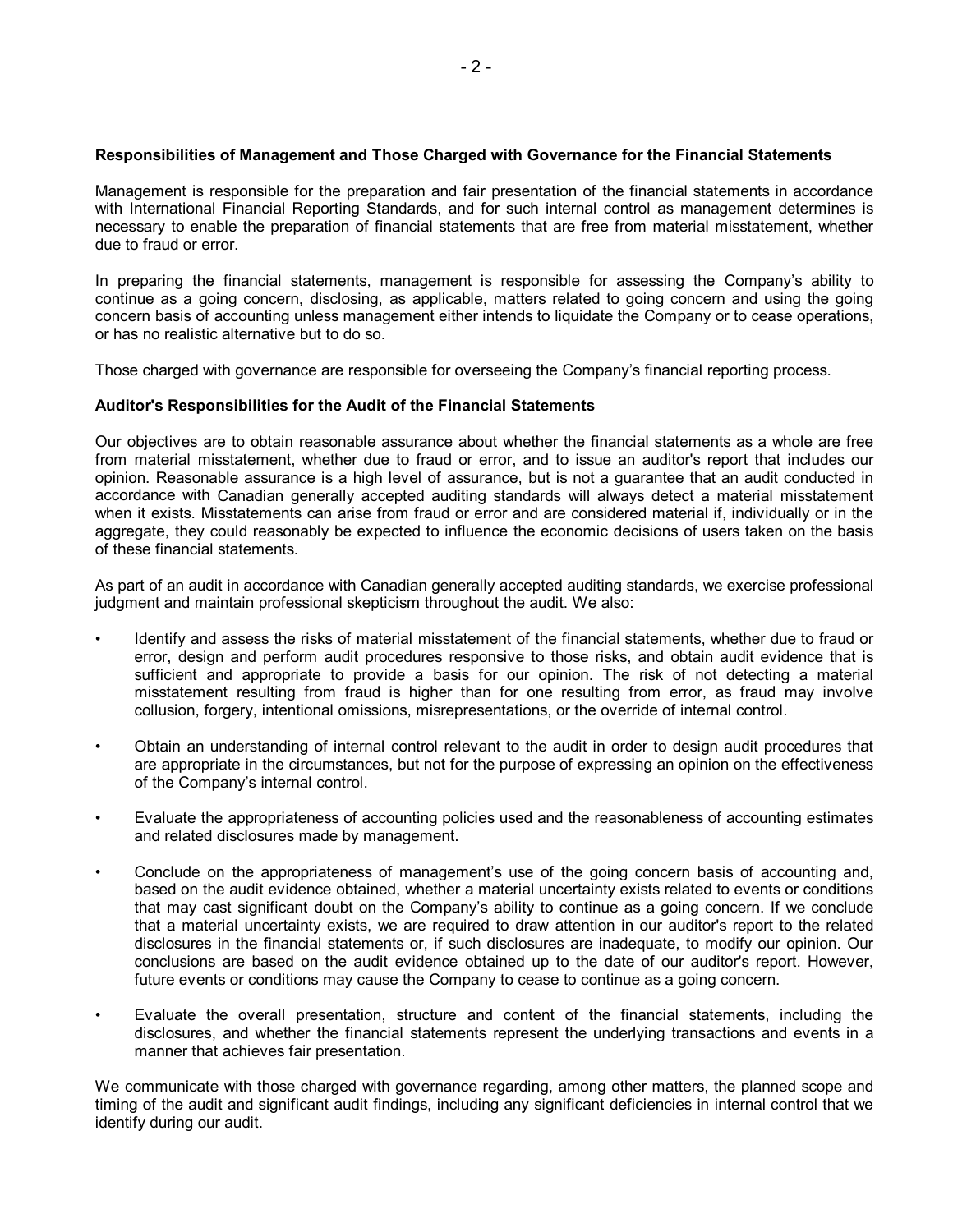We also provide those charged with governance with a statement that we have complied with relevant ethical requirements regarding independence, and to communicate with them all relationships and other matters that may reasonably be thought to bear on our independence, and where applicable, related safeguards.

The engagement partner on the audit resulting in this independent auditor's report is Diana Huang.

**"Crowe MacKay LLP"**

**Chartered Professional Accountants Vancouver, Canada July 27, 2020**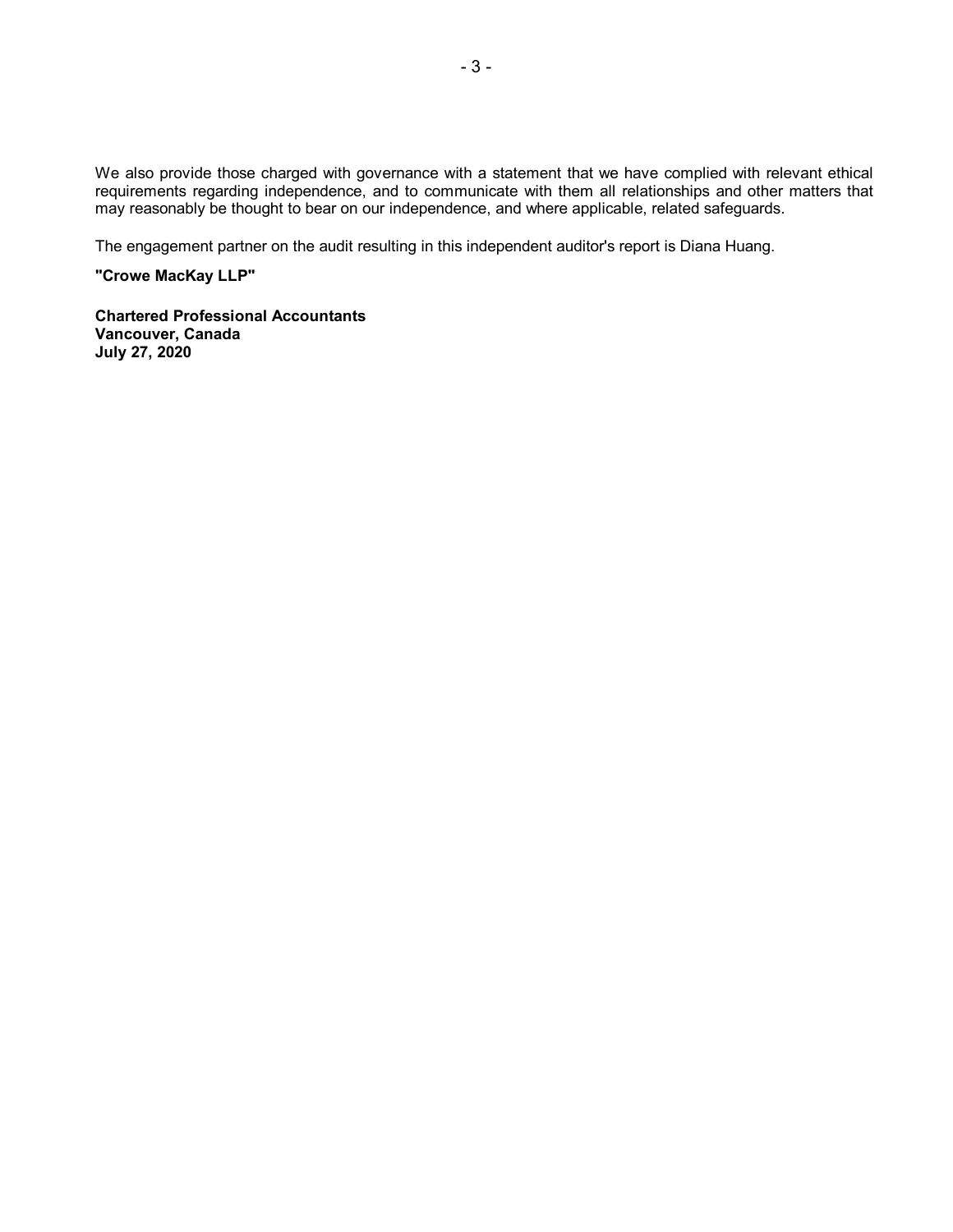# Gatling Exploration Inc. Statements of Financial Position (Expressed in Canadian Dollars)

| <b>Assets</b><br><b>Current</b><br>\$<br>$\mathbb{S}$<br>Cash and cash equivalents<br>23,813<br>8,003,294<br>Receivables (note 12)<br>194,714<br>91,622<br>Prepaid expenses (note 12)<br>180,078<br>401,755<br>398,605<br>8,496,671<br>Non-current<br>Deposits<br>155,387<br>159,121<br>447<br>Property, plant and equipment (note 7)<br>Right-of-use asset (note 9)<br>371,363<br>\$<br>929,089<br>\$<br>8,652,505<br><b>Liabilities</b><br><b>Current</b><br>\$<br>Accounts payable and accrued liabilities (note 12)<br>1,476,896<br>\$<br>110,759<br>Lease obligation – current portion (note $10$ )<br>146,468<br>Other liabilities (note 11)<br>418,533<br>1,623,364<br>529,292<br>Non-current<br>251,567<br>Lease obligation (note 10)<br>529,292<br>1,874,931<br><b>Shareholders' Equity (Deficiency)</b><br>13,117,320<br><b>Share Capital</b> (note 13)<br>12,378,787<br><b>Share-based Payments Reserve (note 13)</b><br>1,200,083<br>1,213,212<br><b>Deficit</b><br>(15,263,245)<br>(5,468,786)<br>(945, 842)<br>8,123,213<br>\$<br>929,089<br>\$<br>8,652,505 | March 31, 2020 |  | March 31, 2019 |  |
|----------------------------------------------------------------------------------------------------------------------------------------------------------------------------------------------------------------------------------------------------------------------------------------------------------------------------------------------------------------------------------------------------------------------------------------------------------------------------------------------------------------------------------------------------------------------------------------------------------------------------------------------------------------------------------------------------------------------------------------------------------------------------------------------------------------------------------------------------------------------------------------------------------------------------------------------------------------------------------------------------------------------------------------------------------------------------|----------------|--|----------------|--|
|                                                                                                                                                                                                                                                                                                                                                                                                                                                                                                                                                                                                                                                                                                                                                                                                                                                                                                                                                                                                                                                                            |                |  |                |  |
|                                                                                                                                                                                                                                                                                                                                                                                                                                                                                                                                                                                                                                                                                                                                                                                                                                                                                                                                                                                                                                                                            |                |  |                |  |
|                                                                                                                                                                                                                                                                                                                                                                                                                                                                                                                                                                                                                                                                                                                                                                                                                                                                                                                                                                                                                                                                            |                |  |                |  |
|                                                                                                                                                                                                                                                                                                                                                                                                                                                                                                                                                                                                                                                                                                                                                                                                                                                                                                                                                                                                                                                                            |                |  |                |  |
|                                                                                                                                                                                                                                                                                                                                                                                                                                                                                                                                                                                                                                                                                                                                                                                                                                                                                                                                                                                                                                                                            |                |  |                |  |
|                                                                                                                                                                                                                                                                                                                                                                                                                                                                                                                                                                                                                                                                                                                                                                                                                                                                                                                                                                                                                                                                            |                |  |                |  |
|                                                                                                                                                                                                                                                                                                                                                                                                                                                                                                                                                                                                                                                                                                                                                                                                                                                                                                                                                                                                                                                                            |                |  |                |  |
|                                                                                                                                                                                                                                                                                                                                                                                                                                                                                                                                                                                                                                                                                                                                                                                                                                                                                                                                                                                                                                                                            |                |  |                |  |
|                                                                                                                                                                                                                                                                                                                                                                                                                                                                                                                                                                                                                                                                                                                                                                                                                                                                                                                                                                                                                                                                            |                |  |                |  |
|                                                                                                                                                                                                                                                                                                                                                                                                                                                                                                                                                                                                                                                                                                                                                                                                                                                                                                                                                                                                                                                                            |                |  |                |  |
|                                                                                                                                                                                                                                                                                                                                                                                                                                                                                                                                                                                                                                                                                                                                                                                                                                                                                                                                                                                                                                                                            |                |  |                |  |
|                                                                                                                                                                                                                                                                                                                                                                                                                                                                                                                                                                                                                                                                                                                                                                                                                                                                                                                                                                                                                                                                            |                |  |                |  |
|                                                                                                                                                                                                                                                                                                                                                                                                                                                                                                                                                                                                                                                                                                                                                                                                                                                                                                                                                                                                                                                                            |                |  |                |  |
|                                                                                                                                                                                                                                                                                                                                                                                                                                                                                                                                                                                                                                                                                                                                                                                                                                                                                                                                                                                                                                                                            |                |  |                |  |
|                                                                                                                                                                                                                                                                                                                                                                                                                                                                                                                                                                                                                                                                                                                                                                                                                                                                                                                                                                                                                                                                            |                |  |                |  |
|                                                                                                                                                                                                                                                                                                                                                                                                                                                                                                                                                                                                                                                                                                                                                                                                                                                                                                                                                                                                                                                                            |                |  |                |  |
|                                                                                                                                                                                                                                                                                                                                                                                                                                                                                                                                                                                                                                                                                                                                                                                                                                                                                                                                                                                                                                                                            |                |  |                |  |
|                                                                                                                                                                                                                                                                                                                                                                                                                                                                                                                                                                                                                                                                                                                                                                                                                                                                                                                                                                                                                                                                            |                |  |                |  |
|                                                                                                                                                                                                                                                                                                                                                                                                                                                                                                                                                                                                                                                                                                                                                                                                                                                                                                                                                                                                                                                                            |                |  |                |  |
|                                                                                                                                                                                                                                                                                                                                                                                                                                                                                                                                                                                                                                                                                                                                                                                                                                                                                                                                                                                                                                                                            |                |  |                |  |
|                                                                                                                                                                                                                                                                                                                                                                                                                                                                                                                                                                                                                                                                                                                                                                                                                                                                                                                                                                                                                                                                            |                |  |                |  |
|                                                                                                                                                                                                                                                                                                                                                                                                                                                                                                                                                                                                                                                                                                                                                                                                                                                                                                                                                                                                                                                                            |                |  |                |  |
|                                                                                                                                                                                                                                                                                                                                                                                                                                                                                                                                                                                                                                                                                                                                                                                                                                                                                                                                                                                                                                                                            |                |  |                |  |
|                                                                                                                                                                                                                                                                                                                                                                                                                                                                                                                                                                                                                                                                                                                                                                                                                                                                                                                                                                                                                                                                            |                |  |                |  |
|                                                                                                                                                                                                                                                                                                                                                                                                                                                                                                                                                                                                                                                                                                                                                                                                                                                                                                                                                                                                                                                                            |                |  |                |  |
|                                                                                                                                                                                                                                                                                                                                                                                                                                                                                                                                                                                                                                                                                                                                                                                                                                                                                                                                                                                                                                                                            |                |  |                |  |

**Going Concern** (note 2) **Commitments** (note 16) **Subsequent Events** (note 17)

Approved on behalf of the Board:

| "Richard Boulay" | "Nav Dhaliwal" |
|------------------|----------------|
|                  |                |
| Richard Boulay   | Nav Dhaliwal   |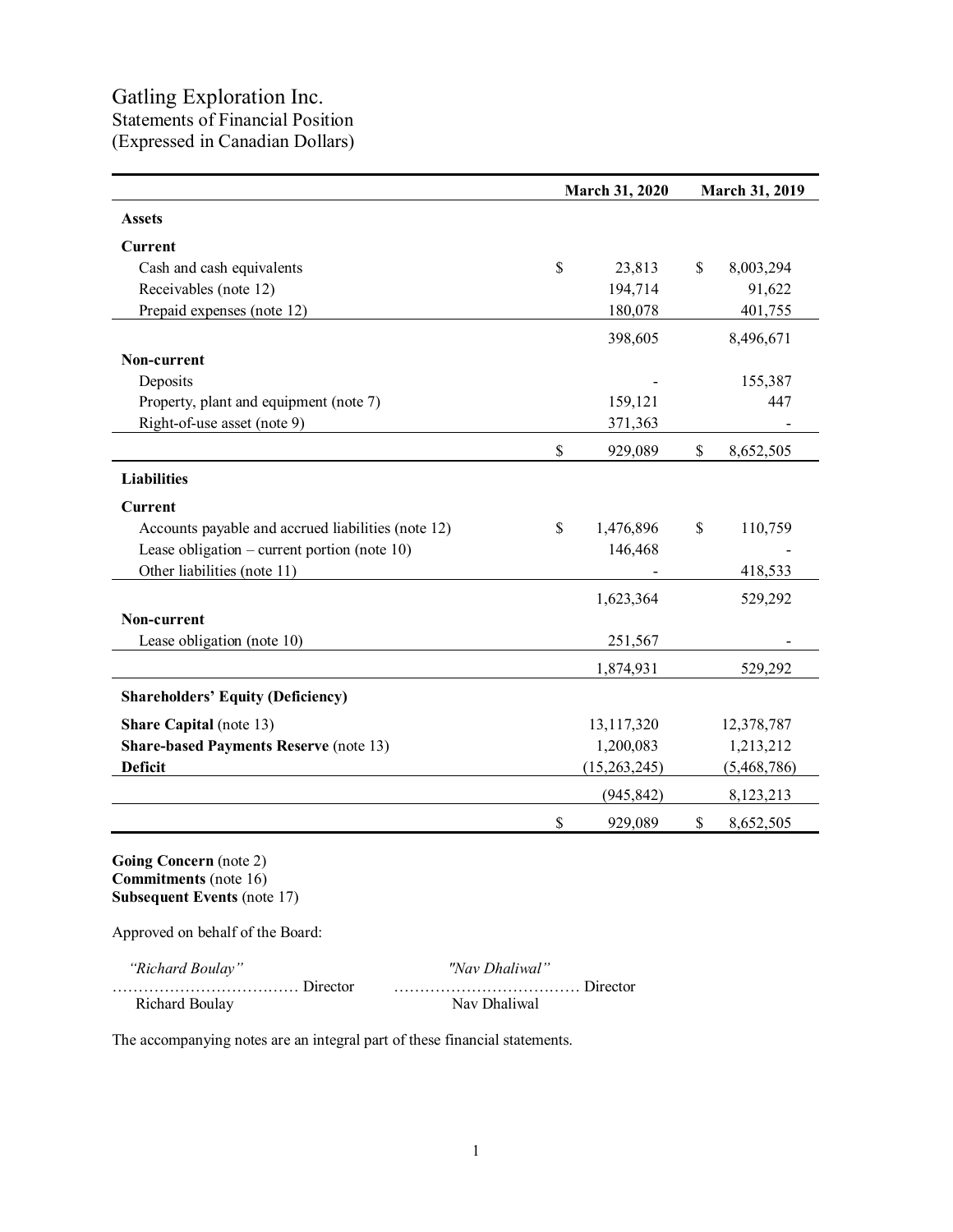# Gatling Exploration Inc. Statements of Comprehensive Loss (Expressed in Canadian Dollars)

|                                                                             | <b>Year Ended</b> | 241 Days<br><b>Ended</b> |
|-----------------------------------------------------------------------------|-------------------|--------------------------|
|                                                                             | March 31,<br>2020 | March 31,<br>2019        |
|                                                                             |                   |                          |
| <b>Expenses</b>                                                             |                   |                          |
| Consulting fees (note 12)                                                   | \$<br>627,612     | \$<br>262,847            |
| Depreciation (notes 7 and 9)                                                | 166,778           | 50                       |
| Exploration and evaluation expenditures (notes 7, 8 and 12)                 | 7,349,084         | 3,144,903                |
| Foreign exchange loss (gain)                                                | (1,981)           | 544                      |
| General exploration                                                         | 79,110            |                          |
| Lease interest accretion (note 10)                                          | 54,422            |                          |
| Management fees (note 12)                                                   | 230,000           | 290,000                  |
| Office and general (note 12)                                                | 228,723           | 119,191                  |
| Professional fees (note 12)                                                 | 217,834           | 167,743                  |
| Rent (recovery) (note 12)                                                   | (3, 484)          | 39,274                   |
| Share-based payments (notes 12 and 13)                                      | 176,204           | 1,265,689                |
| Shareholder communications and investor relations                           | 859,335           | 116,024                  |
| Transfer agent and filings fees                                             | 57,866            | 81,055                   |
| Travel                                                                      | 349,104           | 153,842                  |
|                                                                             |                   |                          |
| <b>Loss Before Other Items</b>                                              | (10,390,607)      | (5,641,162)              |
| <b>Other Items</b>                                                          |                   |                          |
| Other income (note 11)                                                      | 418,533           | 100,962                  |
| Part XII.6 tax                                                              | (25, 734)         |                          |
| Interest income                                                             | 84,844            | 71,414                   |
|                                                                             |                   |                          |
| Net Loss and Comprehensive Loss for the Period                              | \$<br>(9,912,964) | \$<br>(5,468,786)        |
|                                                                             |                   |                          |
| <b>Basic and Diluted Loss Per Share</b>                                     | \$<br>(0.21)      | \$<br>(0.17)             |
|                                                                             |                   |                          |
| Weighted Average Number of Common Shares Outstanding - Basic<br>and Diluted | 47,492,621        | 32,805,829               |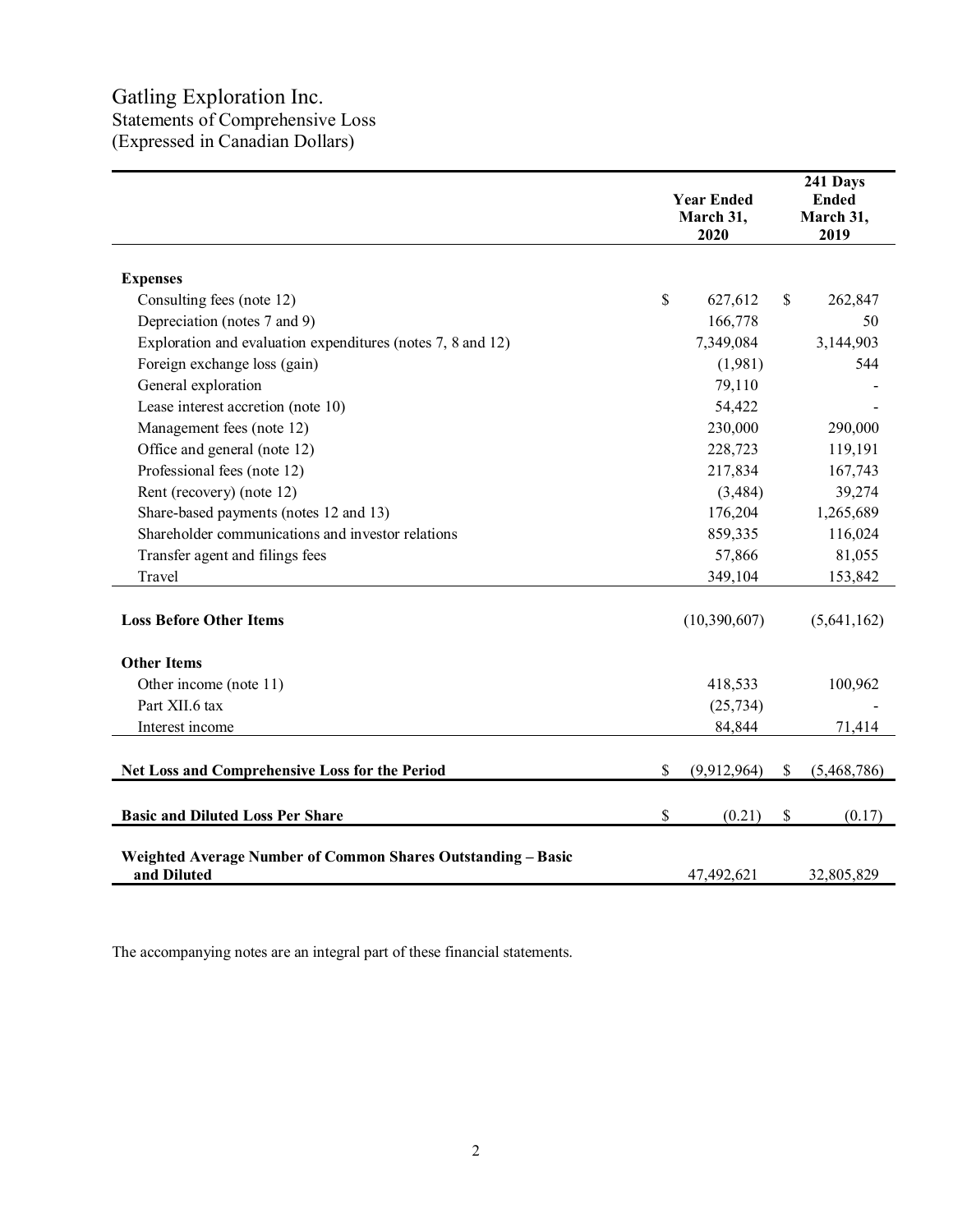## Gatling Exploration Inc. Statements of Changes in Equity (Deficiency) (Expressed in Canadian Dollars)

|                                                                                                  | <b>Share Capital</b>       |                       |                                                         |                    |                      |
|--------------------------------------------------------------------------------------------------|----------------------------|-----------------------|---------------------------------------------------------|--------------------|----------------------|
|                                                                                                  | Number of<br><b>Shares</b> | <b>Share Capital</b>  | <b>Share-based</b><br><b>Payments</b><br><b>Reserve</b> | <b>Deficit</b>     | <b>Total</b>         |
| Balance, August 2, 2018                                                                          |                            | S                     | \$.                                                     | S                  | S                    |
| Shares issued as part of the Arrangement (note 1)                                                | 33,426,512                 | 9,359,423             |                                                         |                    | 9,359,423            |
| Private placements                                                                               | 11,544,328                 | 3,463,298             |                                                         |                    | 3,463,298            |
| Share issue costs                                                                                | 500,000                    | (18,916)              |                                                         |                    | (18,916)             |
| Flow-through liability                                                                           |                            | (519, 495)            |                                                         |                    | (519, 495)           |
| Stock options granted                                                                            |                            |                       | 1,265,689                                               |                    | 1,265,689            |
| Shares issued on exercise of stock options                                                       | 200,000                    | 42,000                |                                                         |                    | 42,000               |
| Transfer of stock option fair value on exercise                                                  |                            | 52,477                | (52, 477)                                               |                    |                      |
| Net loss and comprehensive loss for period                                                       |                            |                       |                                                         | (5,468,786)        | (5,468,786)          |
| Balance, March 31, 2019<br>Shares issued for exploration and evaluation<br>expenditures (note 8) | 45,670,840<br>1,750,000    | 12,378,787<br>595,000 | 1,213,212                                               | (5,468,786)        | 8,123,213<br>595,000 |
| Stock options granted                                                                            |                            |                       | 176,204                                                 |                    | 176,204              |
| Shares issued on exercise of stock options                                                       | 260,500                    | 72,705                |                                                         |                    | 72,705               |
| Transfer of stock option fair value on exercise                                                  |                            | 70,828                | (70, 828)                                               |                    |                      |
| Transfer of stock option fair value on expiry                                                    |                            |                       | (118,505)                                               | 118,505            |                      |
| Net loss and comprehensive loss for period                                                       |                            |                       |                                                         | (9,912,964)        | (9,912,964)          |
| Balance, March 31, 2020                                                                          | 47,681,340                 | 13,117,320<br>S       | 1,200,083                                               | (15,263,245)<br>S. | (945, 842)<br>S      |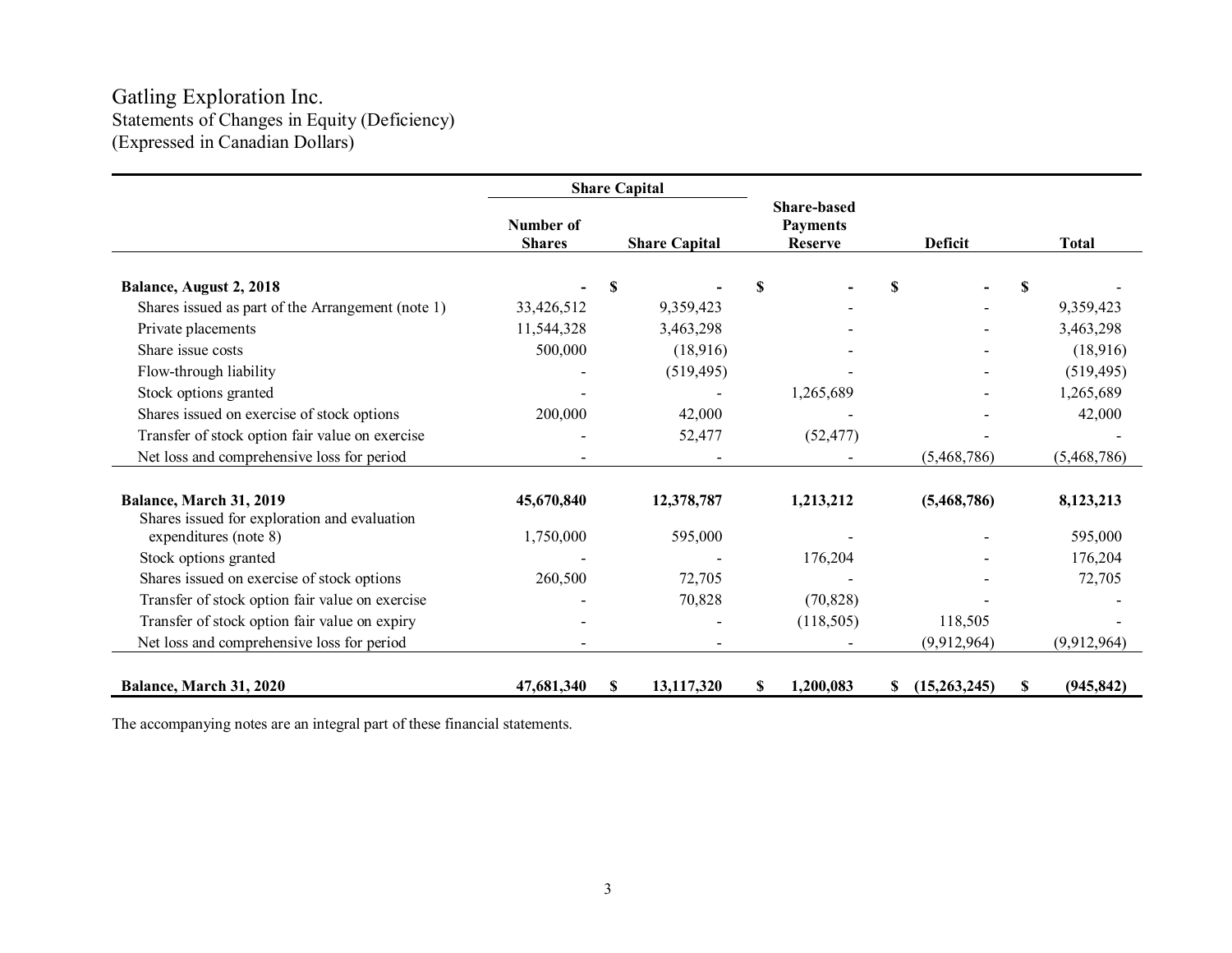# Gatling Exploration Inc. Statements of Cash Flows (Expressed in Canadian Dollars)

|                                                            | <b>Year Ended</b><br>March 31,<br>2020 | 241 Days<br><b>Ended</b><br>March 31, 2019 |             |
|------------------------------------------------------------|----------------------------------------|--------------------------------------------|-------------|
| <b>Operating Activities</b>                                |                                        |                                            |             |
| Net loss for the period                                    | \$<br>(9,912,964)                      | \$                                         | (5,468,786) |
| Items not involving cash                                   |                                        |                                            |             |
| Depreciation                                               | 172,994                                |                                            | 50          |
| Shares issued for exploration and evaluation expenditures  | 595,000                                |                                            | 2,359,423   |
| General exploration                                        | 79,110                                 |                                            |             |
| Lease interest accretion                                   | 54,422                                 |                                            |             |
| Share-based payments                                       | 176,204                                |                                            | 1,265,689   |
| Other income                                               | (418, 533)                             |                                            | (100, 962)  |
| Changes in non-cash working capital                        |                                        |                                            |             |
| Receivables                                                | (95, 752)                              |                                            | (91,622)    |
| Prepaid expenses                                           | 221,677                                |                                            | (401,755)   |
| Accounts payable and accrued liabilities                   | 1,366,137                              |                                            | 110,759     |
| <b>Cash Used in Operating Activities</b>                   | (7,761,705)                            |                                            | (2,327,204) |
| <b>Investing Activities</b>                                |                                        |                                            |             |
| Deposits                                                   |                                        |                                            | (155, 387)  |
| Purchase of equipment                                      | (109,064)                              |                                            | (497)       |
| <b>Cash Used in Investing Activities</b>                   | (109, 064)                             |                                            | (155, 884)  |
| <b>Financing Activities</b>                                |                                        |                                            |             |
| Repayments of lease obligation                             | (181, 417)                             |                                            |             |
| Shares issued for cash                                     | 72,705                                 |                                            | 3,505,298   |
| Share issuance costs                                       |                                        |                                            | (18,916)    |
| Cash received as a result of the Arrangement               |                                        |                                            | 7,000,000   |
| <b>Cash Provided by (Used in) Financing Activities</b>     | (108, 712)                             |                                            | 10,486,382  |
| <b>Inflow (Outflow) of Cash and Cash Equivalents</b>       | (7,979,481)                            |                                            | 8,003,294   |
| <b>Cash and Cash Equivalents, Beginning of Period</b>      | 8,003,294                              |                                            |             |
| <b>Cash and Cash Equivalents, End of Period</b>            | \$<br>23,813                           | \$                                         | 8,003,294   |
| <b>Cash and Cash Equivalents</b>                           |                                        |                                            |             |
| Cash                                                       | \$<br>23,813                           | \$                                         | 438,085     |
| Term deposits                                              |                                        |                                            | 7,565,209   |
|                                                            | \$<br>23,813                           | $\mathbb{S}$                               | 8,003,294   |
| <b>Supplemental Disclosure with Respect to Cash Flows</b>  |                                        |                                            |             |
| Income tax paid                                            | \$                                     | \$                                         |             |
| Interest received                                          | \$<br>84,844                           | \$                                         | 71,414      |
| Interest paid                                              | \$<br>50,481                           | \$                                         |             |
| Non-cash financing activities                              |                                        |                                            |             |
| Fair value of shares issued for exploration and evaluation | \$<br>595,000                          | \$                                         | 2,359,423   |
| Fair value of stock options exercised                      | \$<br>70,828                           | \$                                         | 52,477      |
| Capitalization of right-of-use asset and lease obligation  | \$<br>525,030                          | \$                                         |             |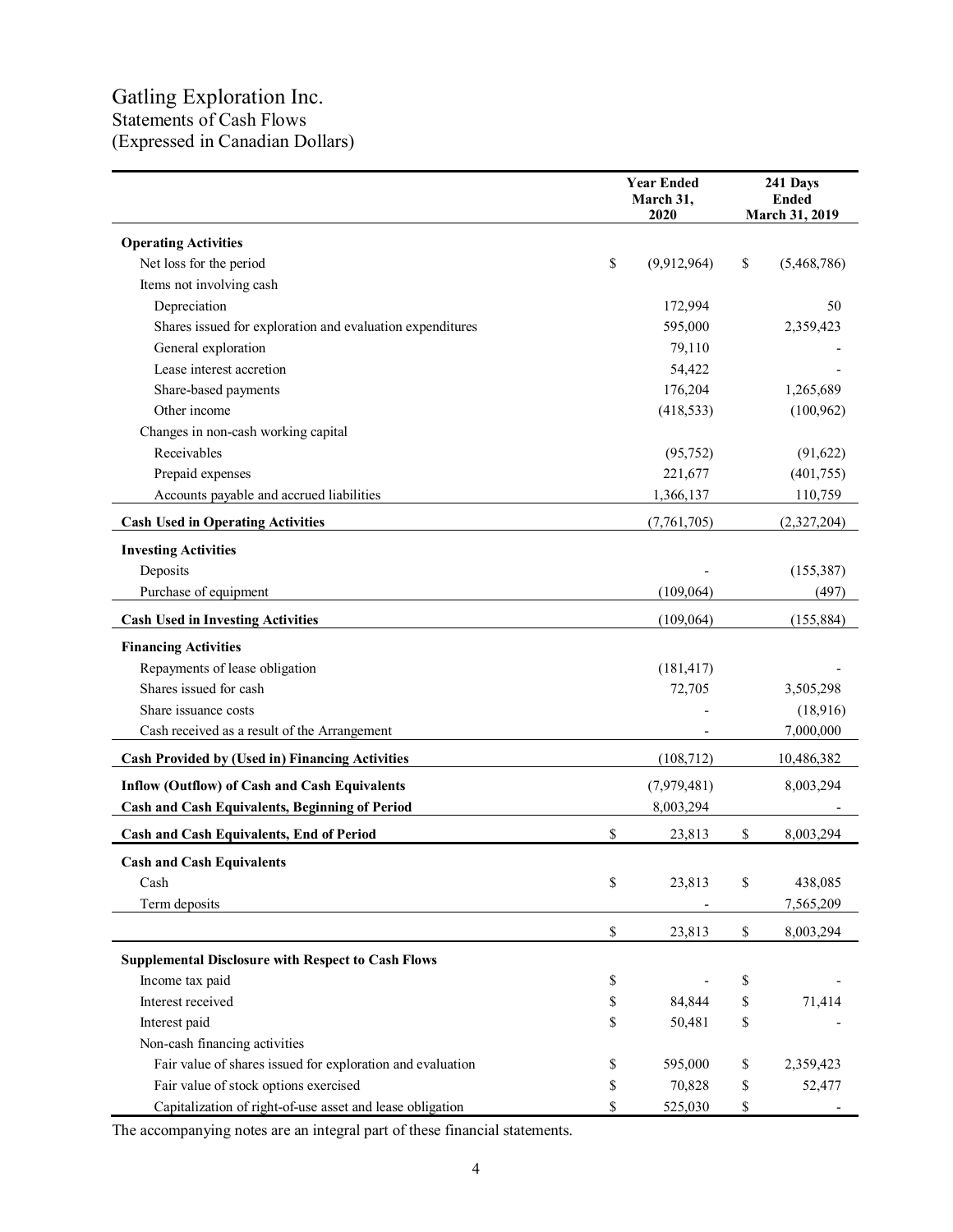## **1. NATURE OF OPERATIONS AND CONTINUANCE OF OPERATIONS**

Gatling Exploration Inc. (the "Company") is an exploration stage company incorporated on August 2, 2018, under the laws of the province of British Columbia, Canada. Its principal business activity is the acquisition, exploration and evaluation of mineral properties located in the province of Ontario, Canada. The Company's common shares are traded on the TSX Venture Exchange under the symbol "GTR". The Company's shares also trade on the OTC Exchange in the United States under the symbol "GATGF". The Company's head office and principal business address is 1680 – 200 Burrard Street, Vancouver, British Columbia, Canada, V6C 3L6. The Company's registered and records office is 400 – 725 Granville Street, Vancouver, British Columbia, Canada, V7Y 1G5.

On September 24, 2018, Bonterra Resources Inc. ("Bonterra") completed a plan of arrangement (the "Arrangement") whereby Bonterra spun out its Larder Lake Project assets of \$2,359,423 and cash of \$7,000,000 in order to create a new exploration company (the Company), by way of plan of arrangement under the *Business Corporations Act* (British Columbia). Each holder of common shares of Bonterra received one common share of the Company for each seven common shares of Bonterra held. The Company issued 33,426,512 common shares at a fair value of \$9,359,423.

## **2. GOING CONCERN**

These financial statements have been prepared on the basis of accounting principles applicable to a going concern, which assumes that the Company will continue in operation for the foreseeable future and will be able to realize its assets and discharge its liabilities in the normal course of operations.

The Company has incurred a loss during the year ended March 31, 2020 of \$9,912,964 (241 days ended March 31, 2019 - \$5,468,786) and as at March 31, 2020 has a deficit of \$15,263,245 (2019 - \$5,468,786), has limited resources, no sources of operating cash flow and no assurances that sufficient funding will be available to continue operations for an extended period of time. The Company is in the exploration stage, and accordingly, has not yet commenced revenue-producing operations. These material uncertainties may cast significant doubt upon the Company's ability to continue as a going concern.

The application of the going concern concept is dependent upon the Company's ability to satisfy its liabilities as they become due and to obtain the necessary financing to complete the exploration and development of its mineral property interests, the attainment of profitable mining operations or the receipt of proceeds from the disposition of its mineral property interests. Management is actively engaged in the review and due diligence on opportunities of merit in the mining sector and is seeking to raise the necessary capital to meet its funding requirements. There can be no assurance that management's plan will be successful.

If the going concern assumption were not appropriate for these financial statements then adjustments may be necessary in the carrying values of assets and liabilities, the reported expenses and the statement of financial position classifications used. Such adjustments could be material.

During the year ended March 31, 2020, there was a global outbreak of coronavirus (COVID-19). The actual and threatened spread of the virus globally has had a material adverse effect on the global economy and, specifically, the regional economies in which the Company operates. The pandemic could continue to have a negative impact on the stock market, including trading prices of the Company's shares and its ability to raise new capital. These factors, among others, could have a significant impact on the Company's operations.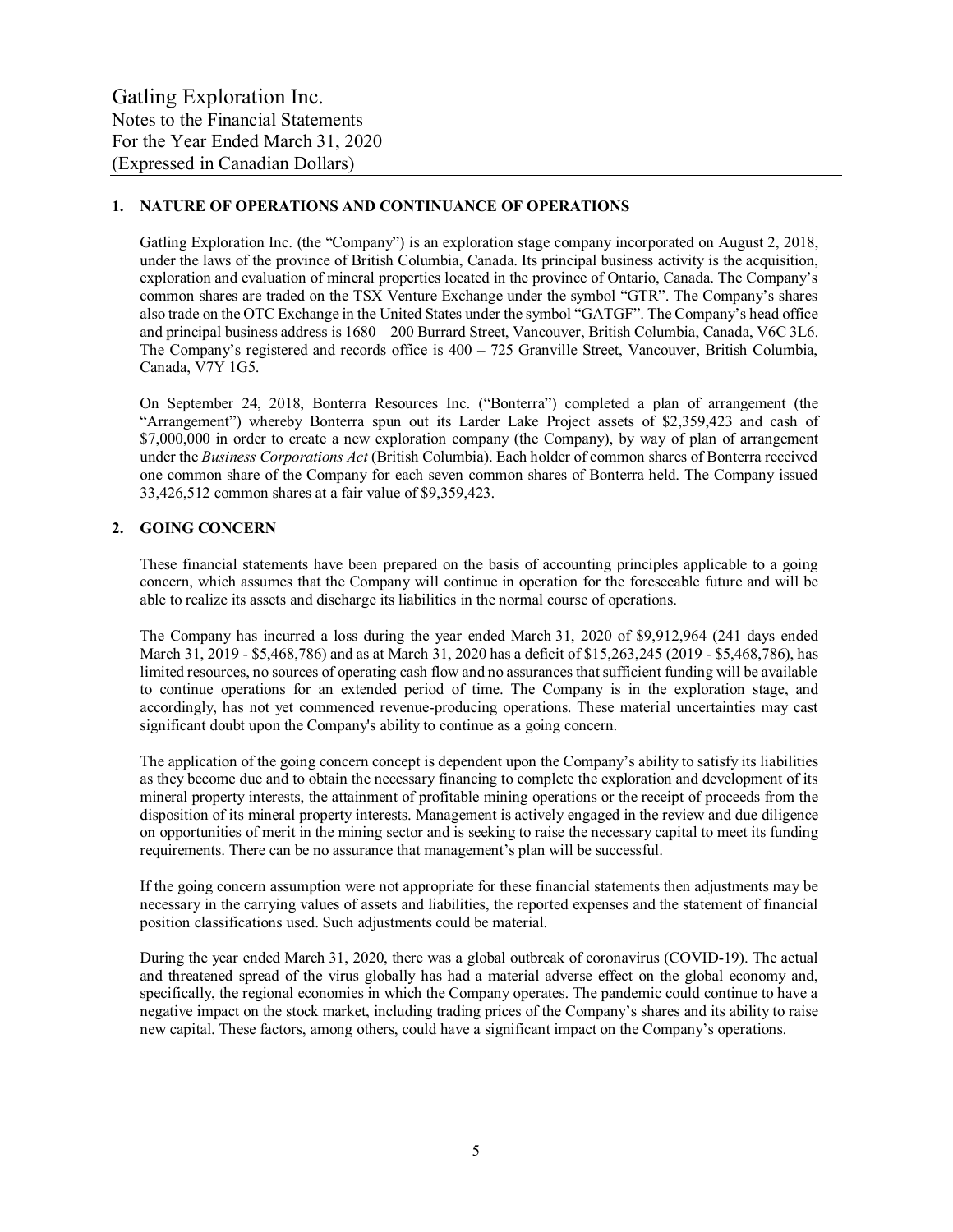## **3. BASIS OF PREPARATION**

#### a) Statement of compliance

These financial statements of the Company have been prepared in accordance with International Financial Reporting Standards ("IFRS"), as issued by the International Accounting Standards Board.

These financial statements were reviewed by the Audit Committee and approved and authorized for issue by the Board of Directors on July 27, 2020.

b) Basis of measurement

These financial statements have been prepared under the historical cost basis, except for certain financial instruments, which are measured at fair value, as explained in the significant accounting policies (note 4). These financial statements have been prepared under the accrual basis of accounting, except for cash flow information.

## **4. SIGNIFICANT ACCOUNTING POLICIES**

The accounting policies have been applied consistently throughout by the Company for purposes of these financial statements.

a) Cash and cash equivalents

Cash and cash equivalents includes cash on hand, demand deposits with financial institutions, and other short-term, highly liquid investments that are readily convertible to known amounts of cash and subject to an insignificant risk of change in value.

b) Exploration and evaluation expenditures

Exploration and evaluation expenditures, including acquisition costs, are expensed in the year in which they are incurred. Mining exploration tax credits for certain exploration expenditures incurred are recognized as other income when received.

Mineral property acquisition costs and exploration and evaluation expenditures are recorded at cost. When shares are issued as part of mineral property acquisition costs, they are valued at the closing share price on the date of issuance. Payments related to a property acquired under an option or joint venture agreement, where payments are made at the sole discretion of the Company, are recorded upon payment.

Once the technical feasibility and commercial viability of extracting the mineral resources has been determined, the property is considered to be a mine under development and development costs are capitalized to "mines under construction" on the statement of financial position.

c) Decommissioning liabilities

An obligation to incur decommissioning and site rehabilitation costs occurs when environmental disturbance is caused by exploration, evaluation, development or ongoing production.

Decommissioning and site rehabilitation costs arising from the installation of plant and other site preparation work, discounted to their net present value, are provided when the obligation to incur such costs arises and are capitalized into the cost of the related asset. These costs are charged against operations through amortization of the asset and unwinding of the discount on the provision.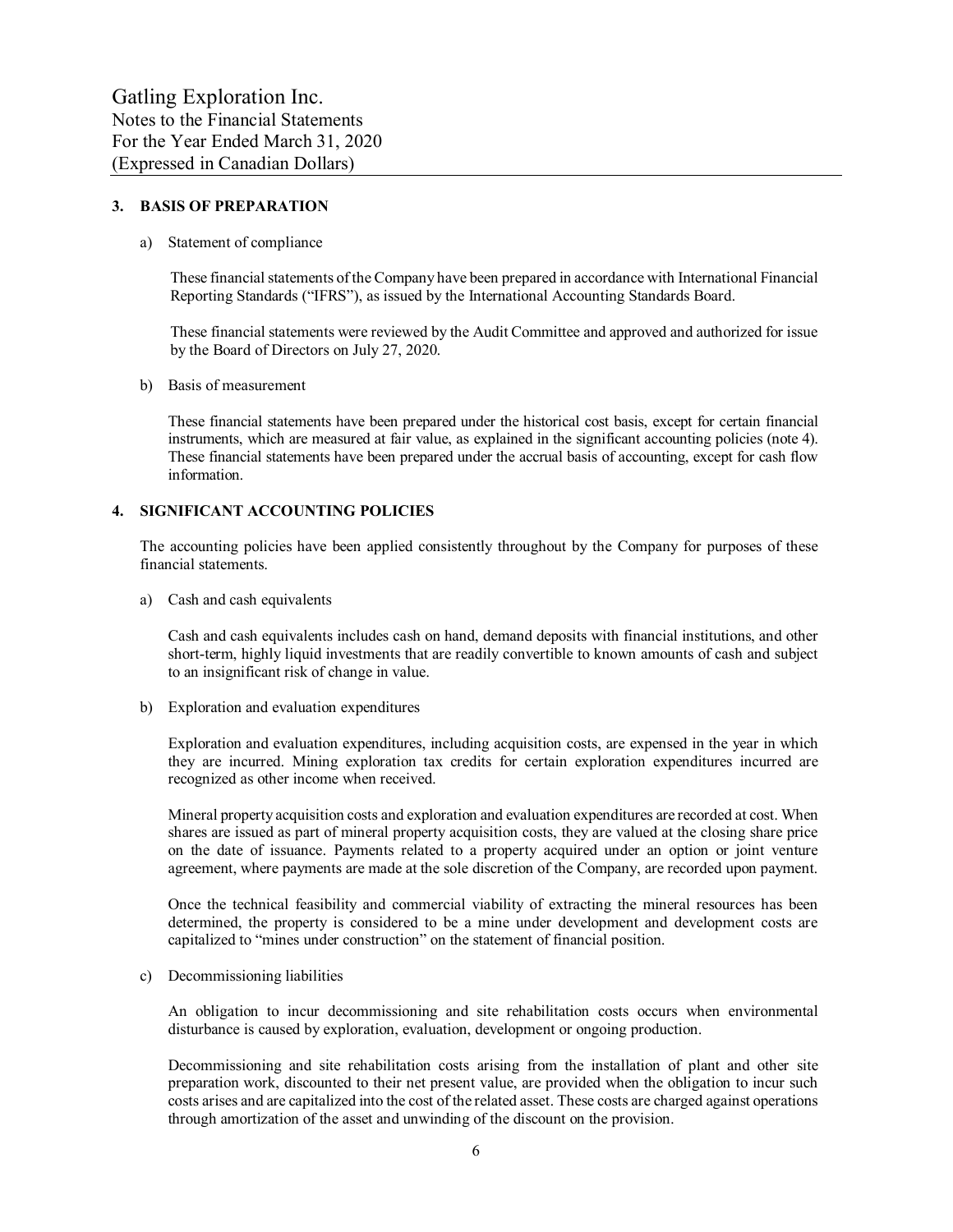#### c) Decommissioning liabilities (continued)

Depreciation is included in operating costs while the unwinding of the discount is included as a financing cost. Changes in the measurement of a liability relating to the decommissioning or site rehabilitation of plant and other site preparation work are added to, or deducted from, the cost of the related asset and charged against operating profit or loss. The discount rate used to measure the net present value of the obligations is the pre-tax rate that reflects the current market assessment of the time value of money and the risks specific to the obligation.

The costs for the restoration of site damage, which arises during production, are provided at their net present values and charged against operations as extraction progresses.

d) Impairment of non-financial assets

Impairment tests on intangible assets with indefinite useful economic lives are undertaken annually at every reporting period. Other non-financial assets are subject to impairment tests whenever events or changes in circumstances indicate that their carrying amount may not be recoverable and at least annually. Where the carrying value of an asset exceeds its recoverable amount, which is the higher of value in use and fair value less costs to sell, the asset is written down accordingly.

Where it is not possible to estimate the recoverable amount of an individual asset, the impairment test is carried out on the asset's cash-generating unit, which is the lowest group of assets in which the asset belongs for which there are separately identifiable cash inflows that are largely independent of the cash inflows from other assets. The Company has one cash-generating unit for which impairment testing is performed.

An impairment loss is charged to profit or loss, except to the extent they reverse gains previously recognized in accumulated other comprehensive income (loss).

e) Financial instruments

All financial assets not classified at amortized cost or fair value through other comprehensive income are measured at fair value through profit or loss ("FVTPL"). On initial recognition, the Company can irrevocably designate a financial asset at FVTPL if doing so eliminates or significantly reduces an accounting mismatch.

A financial asset is measured at amortized cost if it meets both of the following conditions and is not designated at FVTPL:

- · It is held within a business model whose objective is to hold the financial asset to collect the contractual cash flows associated with the financial asset instead of selling the financial asset for a profit or loss; and
- Its contractual terms give rise to cash flows that are solely payments of principal and interest.

All financial instruments are initially recognized at fair value on the statement of financial position. Subsequent measurement of financial instruments is based on their classification. Financial assets and liabilities classified at FVTPL are measured at fair value with changes in those fair values recognized in net income (loss) for the period. Financial assets classified at amortized cost and financial liabilities are measured at amortized cost using the effective interest method.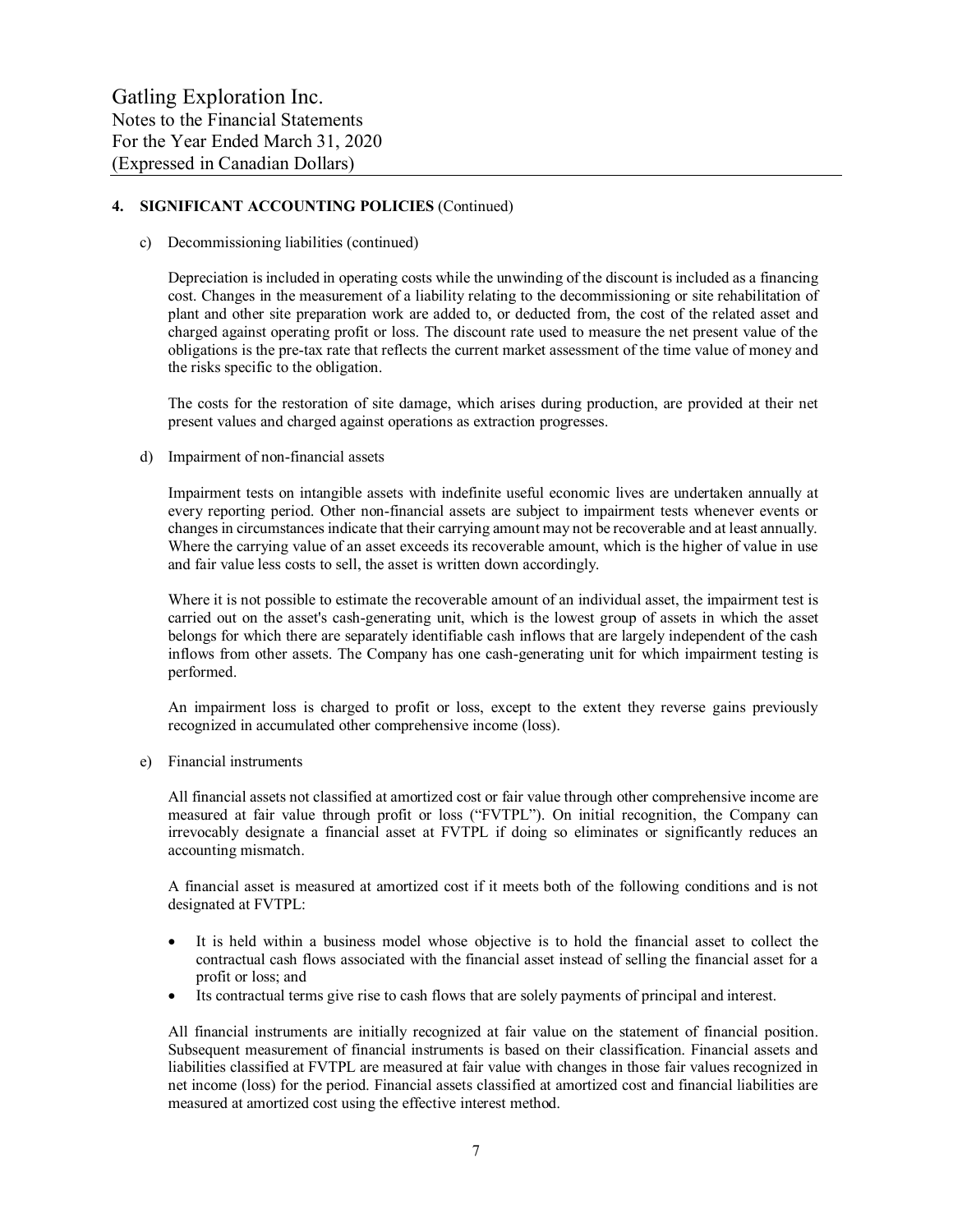## e) Financial instruments (continued)

#### *Fair value hierarchy*

Fair value measurements of financial instruments are required to be classified using a fair value hierarchy that reflects the significance of inputs used in making the measurements. The levels of the fair value hierarchy are defined as follows:

| Level 1: | Quoted prices (unadjusted) in active markets for identical assets or liabilities.   |
|----------|-------------------------------------------------------------------------------------|
| Level 2: | Inputs other than quoted prices included within Level 1 that are observable for the |
|          | asset or liability, either directly or indirectly.                                  |
| Level 3: | Inputs for assets or liabilities that are not based on observable market data.      |
|          |                                                                                     |

f) Impairment of financial assets at amortized cost:

The Company recognizes a loss allowance for expected credit losses on financial assets that are measured at amortized cost. At each reporting date, the Company measures the loss allowance for the financial asset at an amount equal to the lifetime expected credit losses if the credit risk on the financial asset has increased significantly since initial recognition. If at the reporting date, the credit risk on the financial asset has not increased significantly since initial recognition, the Company measures the loss allowance for the financial asset at an amount equal to the twelve month expected credit losses. The Company shall recognize in profit or loss, as an impairment gain or loss, the amount of expected credit losses (or reversal) that is required to adjust the loss allowance at the reporting date to the amount that is required to be recognized.

g) Income taxes

Income tax expense consisting of current and deferred tax expense is recognized in the statement of comprehensive loss. Current tax expense is the expected tax payable on the taxable income for the year, using tax rates enacted or substantively enacted at period-end, adjusted for amendments to tax payable with regard to previous years.

Deferred tax assets and liabilities and the related deferred income tax expense or recovery are recognized for deferred tax consequences attributable to differences between the financial statement carrying amounts of existing assets and liabilities and their respective tax basis. Deferred tax assets and liabilities are measured using the enacted or substantively enacted tax rates expected to apply when the asset is realized or the liability settled. The effect on deferred tax assets and liabilities of a change in tax rates is recognized in profit or loss in the period that substantive enactment occurs.

A deferred tax asset is recognized to the extent that it is probable that future taxable income will be available against which the asset can be utilized. To the extent that the Company does not consider it probable that a deferred tax asset will be recovered, the deferred tax asset is reduced. Deferred tax assets and liabilities are offset when there is a legally enforceable right to set off current tax assets against current tax liabilities and when they relate to income taxes levied by the same taxation authority and the Company intends to settle its current tax assets and liabilities on a net basis.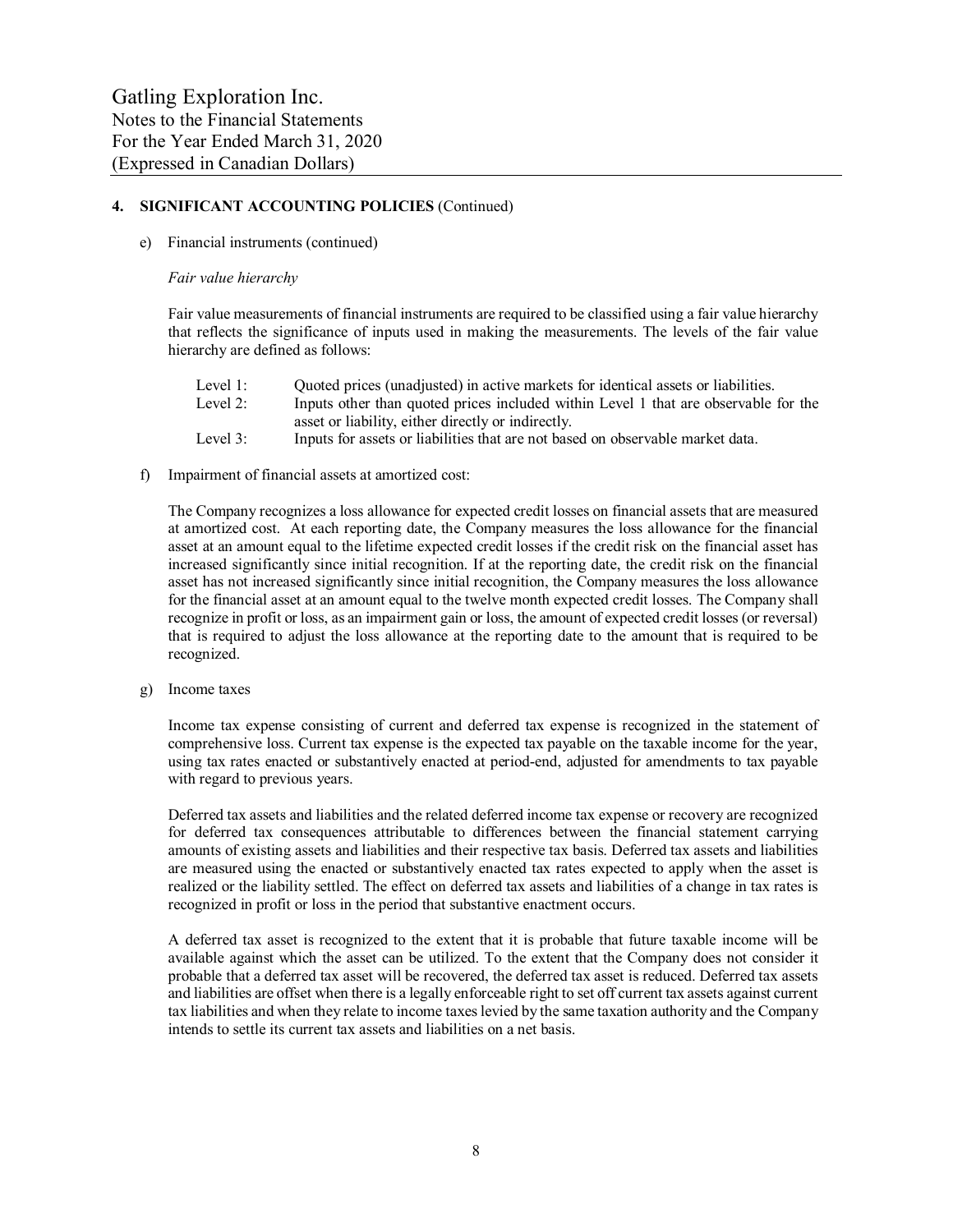#### h) Share capital

Equity instruments are contracts that give a residual interest in the net assets of the Company. Financial instruments issued by the Company are classified as equity only to the extent that they do not meet the definition of a financial liability or financial asset. The Company's common shares, stock options, share purchase warrants and flow-through shares are classified as equity instruments.

Incremental costs directly attributable to the issue of new shares or options are shown in equity as a deduction, net of tax, from the proceeds.

The Company has adopted the residual value method with respect to the measurement of shares and warrants issued as private placement units. Under this method, the proceeds are allocated first to share capital based on the fair value of the common shares at the time the units are priced and any residual value is allocated to the share-based payments reserve. The fair value of the common shares is based on the closing quoted bid price on the announcement date. Consideration received for the exercise of warrants is recorded in share capital and the related residual value in warrants reserve is transferred to share capital. For those warrants that expire the recorded value is transferred to deficit.

## i) Earnings (loss) per share

The Company presents basic earnings (loss) per share data for its common shares, calculated by dividing the income (loss) attributable to common shareholders of the Company by the weighted average number of shares outstanding during the period. The Company uses the treasury stock method for calculating diluted earnings (loss) per share. Under this method the dilutive effect on earnings per share is calculated on the use of the proceeds that could be obtained upon exercise of options, warrants and similar instruments. It assumes that the proceeds of such exercise would be used to purchase common shares at the average market price during the period. However, the calculation of diluted loss per share excludes the effects of various conversions and exercise of options and warrants that would be anti-dilutive.

## j) Share-based payments

The Company grants share options to acquire common shares of the Company to directors, officers, employees and consultants. The fair value of share-based payments to employees is measured at grant date, using the Black-Scholes option pricing model, and is recognized over the vesting period for employees using the graded vesting method. Fair value of share-based payments for non-employees is recognized and measured at the date the goods or services are received based on the fair value of the goods or services received. If it is determined that the fair value of goods and services received cannot be reliably measured, the share-based payment is measured at the fair value of the equity instruments issued using the Black-Scholes option pricing model.

For both employees and non-employees, the fair value of share-based payments is recognized as an expense with a corresponding increase in share-based payments reserve. The amount recognized as expense is adjusted to reflect the number of share options expected to vest. Consideration received on the exercise of stock options is recorded in share capital and the related share-based payment in share-based payments reserve is transferred to share capital.

Where the terms and conditions of options are modified before they vest, the increase in the fair value of the options, measured immediately before and after the modification, is also charged to profit or loss over the remaining vesting period.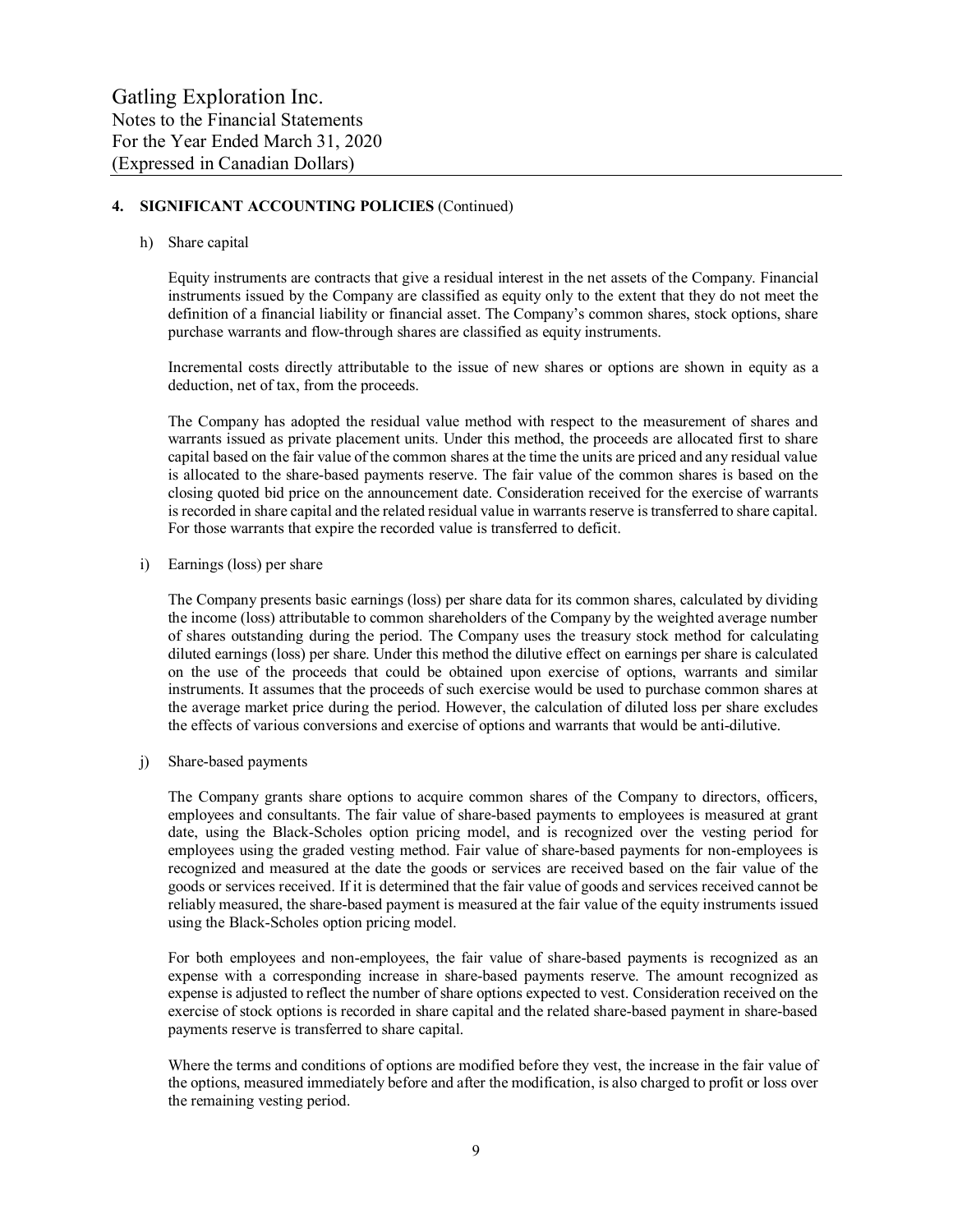j) Share-based payments (continued)

Where a grant of options is cancelled and settled during the vesting period, excluding forfeitures when vesting conditions are not satisfied, the Company immediately accounts for the cancellation as an acceleration of vesting and recognizes the amount that otherwise would have been recognized for services received over the remainder of the vesting period. Any payment made to the employee on the cancellation is accounted for as the repurchase of an equity interest, except to the extent the payment exceeds the fair value of the equity instrument granted, measured at the repurchase date. Any such excess is recognized as an expense. The amounts recorded in reserves for unexercised share options are transferred from sharebased payments reserve to deficit upon their expiry or cancellation.

k) Property, plant and equipment

Property, plant and equipment are stated at cost less accumulated depreciation and impairment losses. The residual value, useful life and depreciation method are evaluated every reporting period and changes to the residual value, estimated useful life or depreciation method resulting from such review are accounted for prospectively. Depreciation is provided for at the following rates per annum:

> Computer equipment 30% declining-balance Equipment 20% declining-balance

Camp and infrastructure straight-line over 10 years Leasehold improvements straight-line over lease term

l) Flow-through shares

The Company will, from time to time, issue flow-through common shares to finance its exploration programs. Pursuant to the terms of the flow-through share agreements, these shares transfer the tax deductibility of qualifying resource expenditures to investors. Upon issuance, the Company bifurcates the flow-through share into: (i) a flow-through share premium equal to the estimated premium, if any, investors pay for the flow-through feature, which is recognized as a liability; and (ii) share capital. Upon expenses being renounced, the Company derecognizes the liability and recognizes a deferred tax liability for the amount of tax reduction renounced to the investors. The premium is recognized as other income and the related deferred tax is recognized as a tax provision.

Proceeds received from the issuance of flow-through shares are restricted to be used only for Canadian resource property exploration expenditures within a two-year period. The Company may also be subject to a Part XII.6 tax on flow-through proceeds renounced under the Look-back Rule in accordance with Government of Canada flow-through regulations. When applicable, this tax is accrued as a financial expense until paid.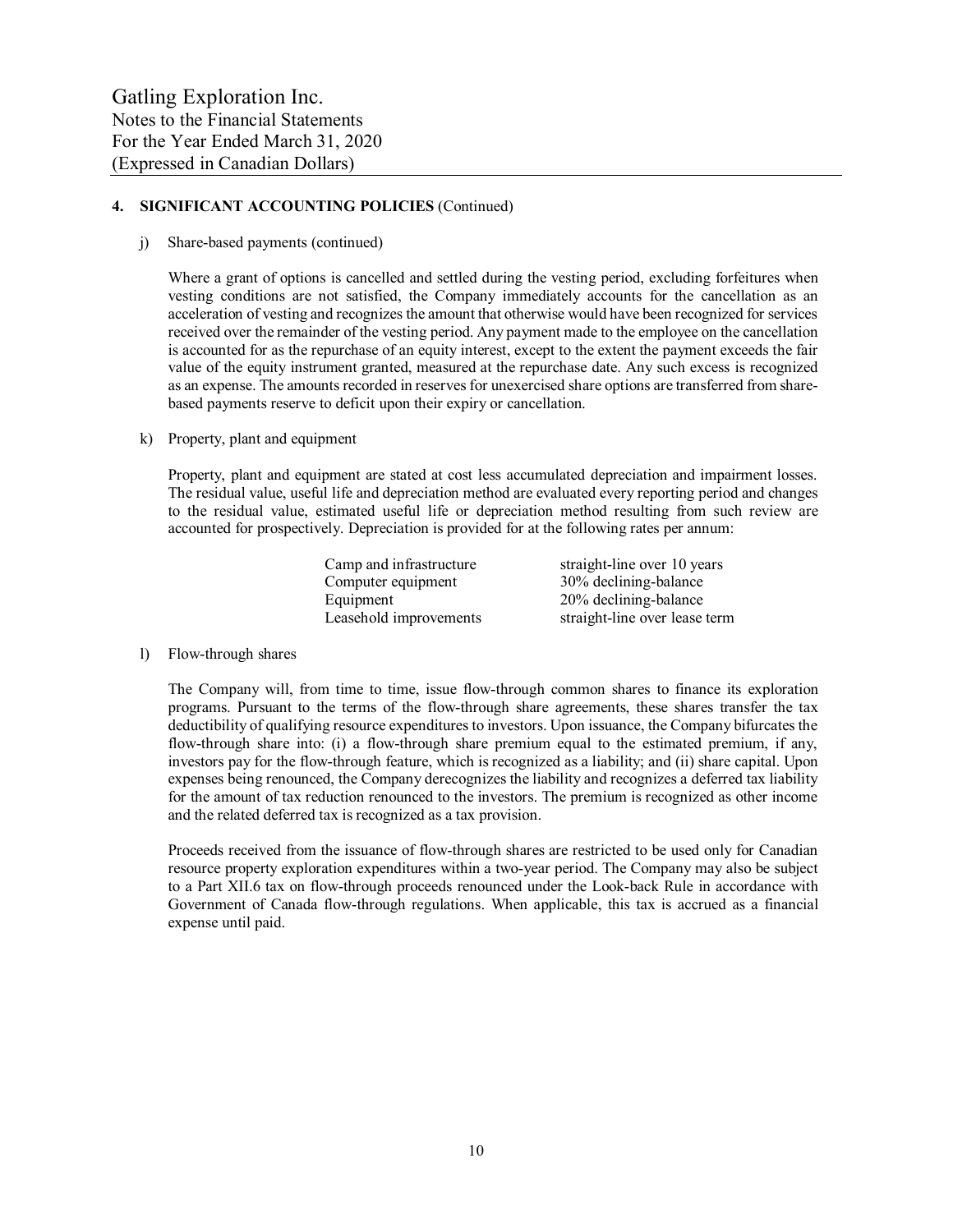#### m) New accounting standard adopted during the year

#### *IFRS 16 Leases*

#### *Initial adoption*

On April 1, 2019, the Company adopted IFRS 16, which specifies how an IFRS reporter will recognize, measure, present and disclose leases. The standard provides a single lessee accounting model, requiring lessees to recognize assets and liabilities for all leases unless the lease term is twelve months or less or the underlying asset has a low value. Lessors continue to classify leases as operating or finance, with IFRS 16's approach to lessor accounting substantially unchanged from its predecessor, International Accounting Standard 17 *Leases*. The standard was issued in January 2016 and is effective for annual periods beginning on or after January 1, 2019.

The Company has elected to apply IFRS 16 using a modified retrospective approach, which does not require restatement of prior period financial information. Modified retrospective application recognizes the cumulative effect of IFRS 16 as an adjustment to opening deficit at April 1, 2019 and applies the standard prospectively. The Company has determined that at April 1, 2019, adoption of IFRS 16 resulted in the recognition of a right-of-use ("ROU") asset of \$525,030 and a lease obligation of \$525,030, of which \$171,795 is the current portion.

On transition to IFRS 16 under the modified retrospective approach, lease payments are discounted using the Company's incremental borrowing rate as of April 1, 2019. The Company used an estimated incremental borrowing rate of 12% to measure the present value of the future lease payments on April 1, 2019.

#### *Ongoing recognition and measurement*

On the date that the leased asset becomes available for use, the Company recognizes a ROU asset and a corresponding lease obligation. Interest expense associated with the lease obligation is charged to the statement of income (loss) over the lease period with a corresponding increase to the lease obligation. The lease obligation is reduced as payments are made against the principal portion of the lease. The ROU asset is depreciated over the shorter of the asset's useful life and the lease term on a straight-line basis. Depreciation of the ROU asset is recognized in depreciation expense.

ROU assets and lease obligations are initially measured on a present value basis. Lease obligations are measured as the net present value of the lease payments, which may include: fixed lease payments, variable lease payments that are based on an index or a rate, and amounts expected to be payable under residual value guarantees and payments to exercise an extension or termination option, if the Company is reasonably certain to exercise either of those options. ROU assets are measured at cost, which is comprised of the amount of the initial measurement of the lease obligation, less any incentives received, plus any lease payments made at, or before, the commencement date and initial direct costs and asset restoration costs, if any. The rate implicit in the lease is used to determine the present value of the liability and ROU asset arising from a lease, unless this rate is not readily determinable, in which case the Company's incremental borrowing rate is used.

Refer to notes 5, 9 and 10 for further details on the Company's leasing activities.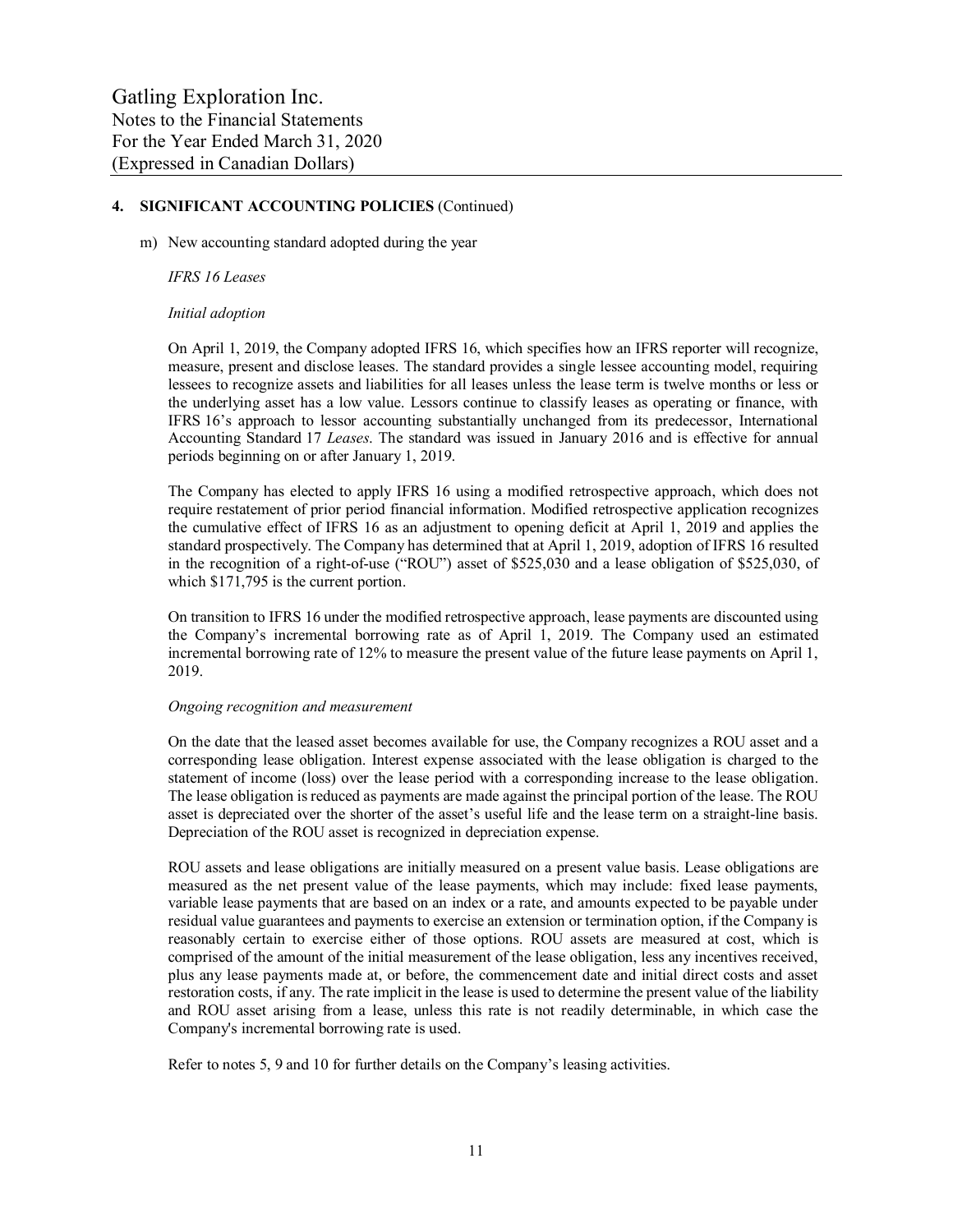## **5. CRITICAL ACCOUNTING ESTIMATES AND JUDGMENTS**

The Company makes estimates and assumptions about the future that affect the reported amounts of assets and liabilities. Estimates and judgments are continually evaluated based on historical experience and other factors, including expectations of future events that are believed to be reasonable under the circumstances. In the future, actual experience may differ from these estimates and assumptions.

The effect of a change in an accounting estimate is recognized prospectively by including it in comprehensive income (loss) in the year of the change, if the change affects that year only, or in the year of the change and future years, if the change affects both.

#### *Critical judgments in applying accounting policies*

Information about critical judgments in applying accounting policies that have the most significant risk of causing material adjustment to the carrying amounts of assets and liabilities recognized in the financial statements within the next fiscal year are discussed below.

a) Title to mineral property interests

Although the Company has taken steps to verify title to mineral properties in which it has an interest, these procedures do not guarantee the Company's title. Such properties may be subject to prior agreements or transfers and title may be affected by undetected defects.

b) Income taxes

Significant judgment is required in determining the provision for income taxes. There are many transactions and calculations undertaken during the ordinary course of business for which the ultimate tax determination is uncertain. The Company recognizes liabilities and contingencies for anticipated tax audit issues based on the Company's current understanding of the tax law. For matters where it is probable that an adjustment will be made, the Company records its best estimate of the tax liability, including the related interest and penalties in the current tax provision. Management believes they have adequately provided for the probable outcome of these matters; however, the final outcome may result in a materially different outcome than the amount included in the tax liabilities.

In addition, the Company recognizes deferred tax assets relating to tax losses carried forward to the extent that it is probable that taxable profit will be available against which a deductible temporary difference can be utilized. This is deemed to be the case when there are sufficient taxable temporary differences relating to the same taxation authority and the same taxable entity that are expected to reverse in the same year as the expected reversal of the deductible temporary difference, or in years into which a tax loss arising from the deferred tax asset can be carried back or forward. However, utilization of the tax losses also depends on the ability of the taxable entity to satisfy certain tests at the time the losses are recouped.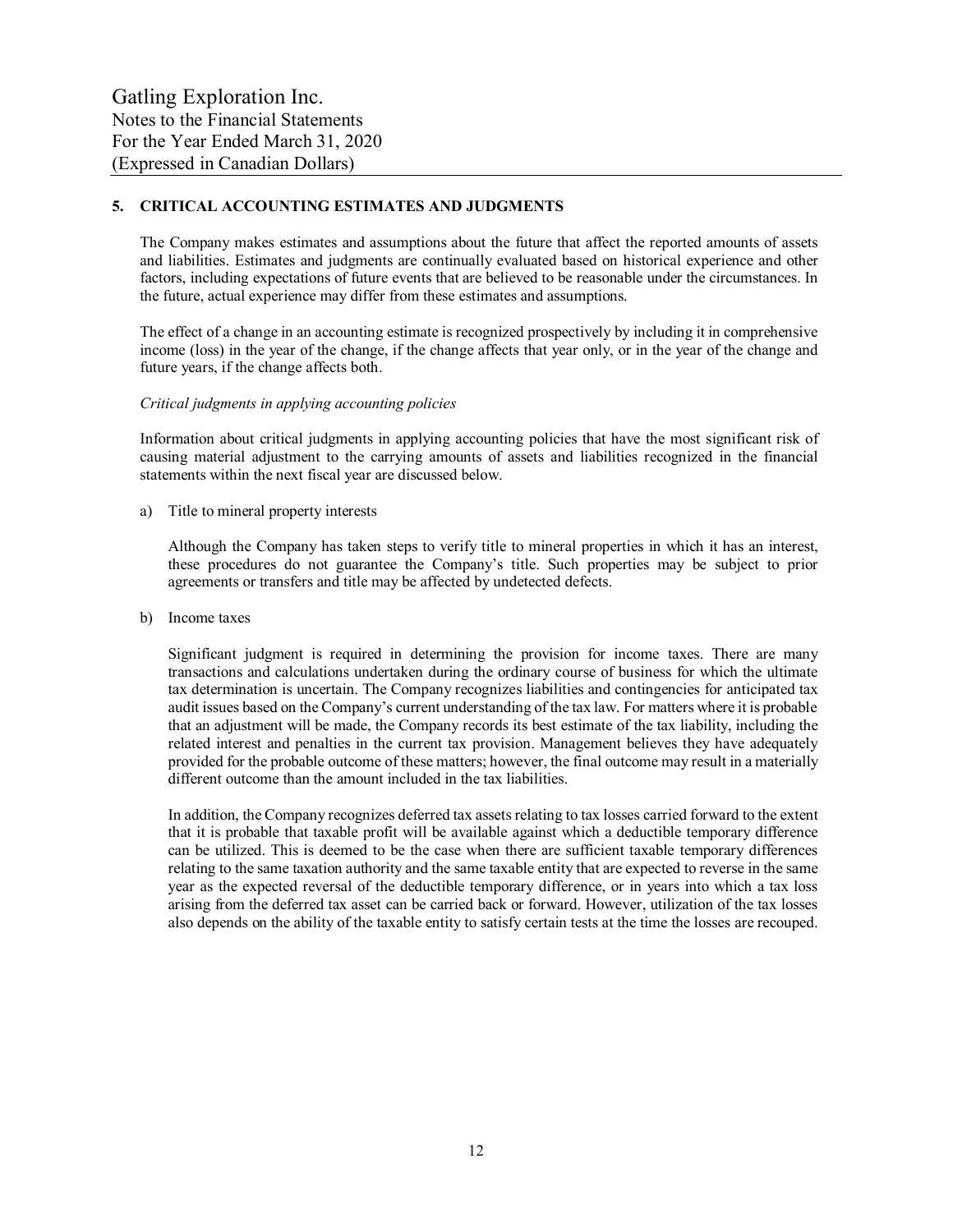## **5. CRITICAL ACCOUNTING ESTIMATES AND JUDGMENTS** (Continued)

#### c) Going concern risk assessment

The Company's ability to continue its operations and to realize its assets at their carrying values is dependent upon its ability to fund its existing acquisition and exploration commitments on its exploration and evaluation projects when they come due, which would cease to exist if the Company decides to terminate its commitments, and to cover its operating costs. The Company may be able to generate working capital to fund its operations by the sale of its exploration and evaluation assets or raising additional capital through equity markets. However, there is no assurance it will be able to raise funds in the future. These financial statements do not give effect to any adjustments required to realize its assets and discharge its liabilities in other than the normal course of business and at amounts different from those reflected in the accompanying financial statements.

#### *Key sources of estimation uncertainty*

The following are key assumptions concerning the future and other key sources of estimation uncertainty that have a significant risk of resulting in material adjustments to the financial statements.

a) Decommissioning liabilities

Rehabilitation provisions have been created based on the Company's internal estimates. Assumptions, based on the current economic environment, have been made that management believes are a reasonable basis upon which to estimate the future liability. These estimates take into account any material changes to the assumptions that occur when reviewed regularly by management. Estimates are reviewed annually and are based on current regulatory requirements. Significant changes in estimates of contamination, restoration standards and techniques will result in changes to provisions from year to year. Actual rehabilitation costs will ultimately depend on future market prices for the rehabilitation costs, which will reflect the market condition at the time the rehabilitation costs are actually incurred.

The final cost of the currently recognized rehabilitation provisions may be higher or lower than currently provided for. As at March 31, 2020, the Company has no known rehabilitation requirements, and accordingly, no provision has been made.

b) Fair value of stock options granted

The Company uses the Black-Scholes option pricing model to value the stock options granted during the year. The Black-Scholes model was developed for use in estimating the fair value of traded options that have no vesting restrictions and are fully transferable. The model requires management to make estimates that are subjective and may not be representative of actual results. Changes in assumptions can materially affect estimates of fair values.

c) Leases

Lease obligations that are recognized at March 31, 2020 have been estimated using a 12% discount rate based on the cost of borrowing for debt instruments of comparable terms for companies with a comparable investment grade to the Company. This rate represents the rate that the Company would incur to obtain the funds necessary to purchase an asset of a similar value, with similar payment terms and security in a similar economic environment.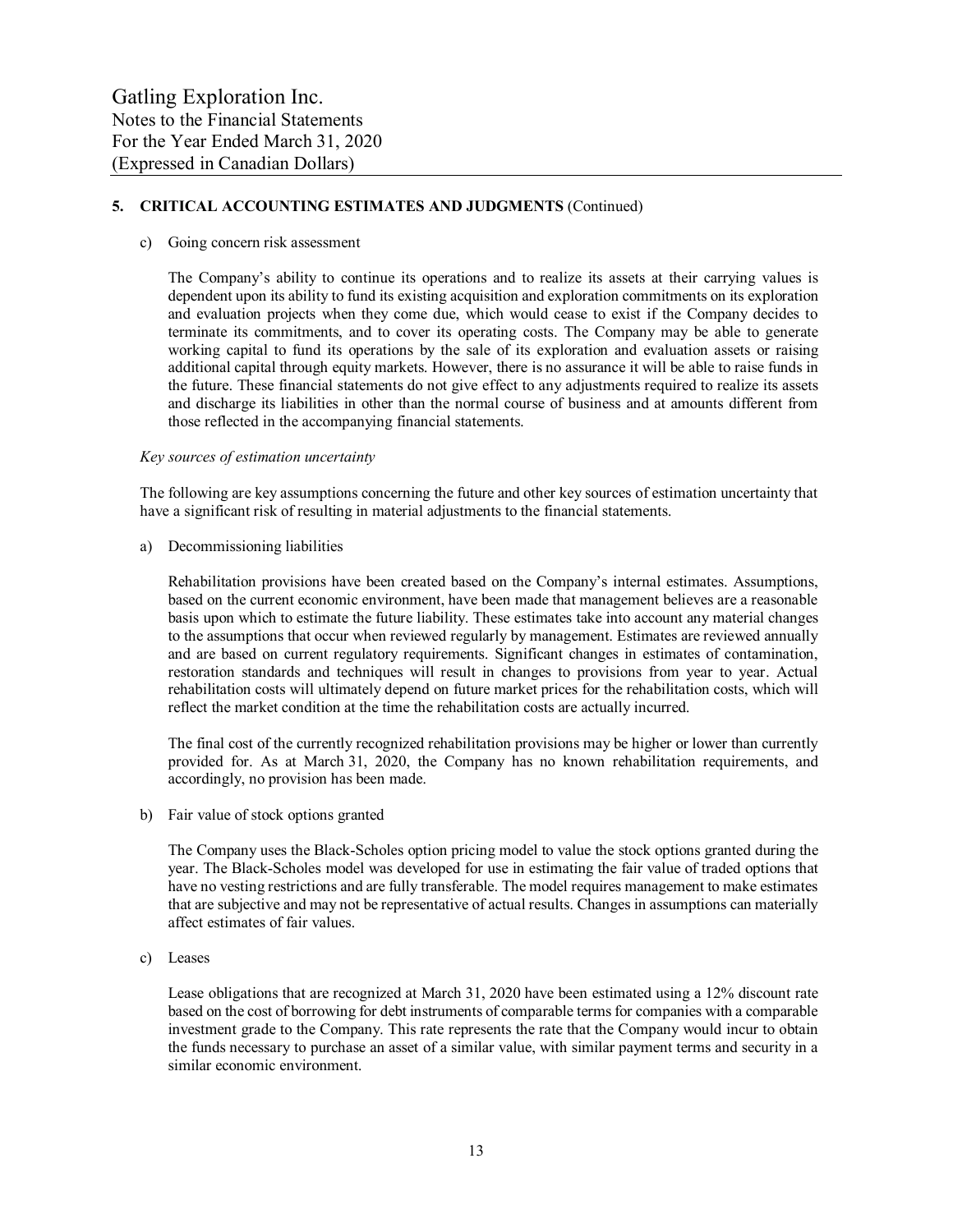## **6. FINANCIAL INSTRUMENTS**

Financial instruments are agreements between two parties that result in promises to pay or receive cash or equity instruments. The Company classifies its financial instruments as follows: cash and cash equivalents are classified as fair value through profit or loss; receivables, as amortized cost; and accounts payable and accrued liabilities and lease obligation, as amortized cost. The carrying values of these instruments approximate their fair values due to their short term to maturity.

The following table sets forth the Company's financial assets measured at fair value by level within the fair value hierarchy:

| <b>March 31, 2020</b>     | <b>Level 1</b> | <b>Level 2</b> | Level 3                  |              |
|---------------------------|----------------|----------------|--------------------------|--------------|
| Cash and cash equivalents | 23,813         | S<br>-         | $\blacksquare$           | 23,813       |
|                           |                |                |                          |              |
| <b>March 31, 2019</b>     | <b>Level 1</b> | <b>Level 2</b> | Level 3                  | Total        |
|                           |                |                |                          |              |
| Cash and cash equivalents | \$8,003,294    | S<br>-         | $\overline{\phantom{a}}$ | \$ 8,003,294 |

The Company has exposure to the following risks from its use of financial instruments:

- Credit risk;
- Liquidity risk; and
- Market risk.
- a) Credit risk

Credit risk is the risk that one party to a financial instrument will cause a financial loss for the other party by failing to discharge an obligation. The Company manages credit risk, in respect of cash and cash equivalents, by placing at major Canadian financial institutions. The Company has minimal credit risk. Of the receivables balance, \$178,964 (2019 - \$91,622) is owing from the Canada Revenue Agency.

b) Liquidity risk

Liquidity risk is the risk that the Company will not be able to meet its financial obligations as they fall due. The Company's approach to managing liquidity is to ensure, as far as possible, that it will always have sufficient liquid funds to meet its liabilities when due, under both normal and stressed conditions, without incurring unacceptable losses or risking damage to the Company's reputation. The contractual financial liabilities of the Company as of March 31, 2020 equal \$1,874,931 (2019 - \$529,292);  $$1,623,364$  (2019 - \$110,759) of the liabilities presented as accounts payable and lease obligation – current portion are due within one year of the reporting date.

c) Market risk

Market risk is the risk that changes in market prices, such as foreign exchange rates and interest rates, will affect the Company's income or the value of its holdings of financial instruments. The objective of market risk management is to manage and control market risk exposures within acceptable parameters, while optimizing the return on capital.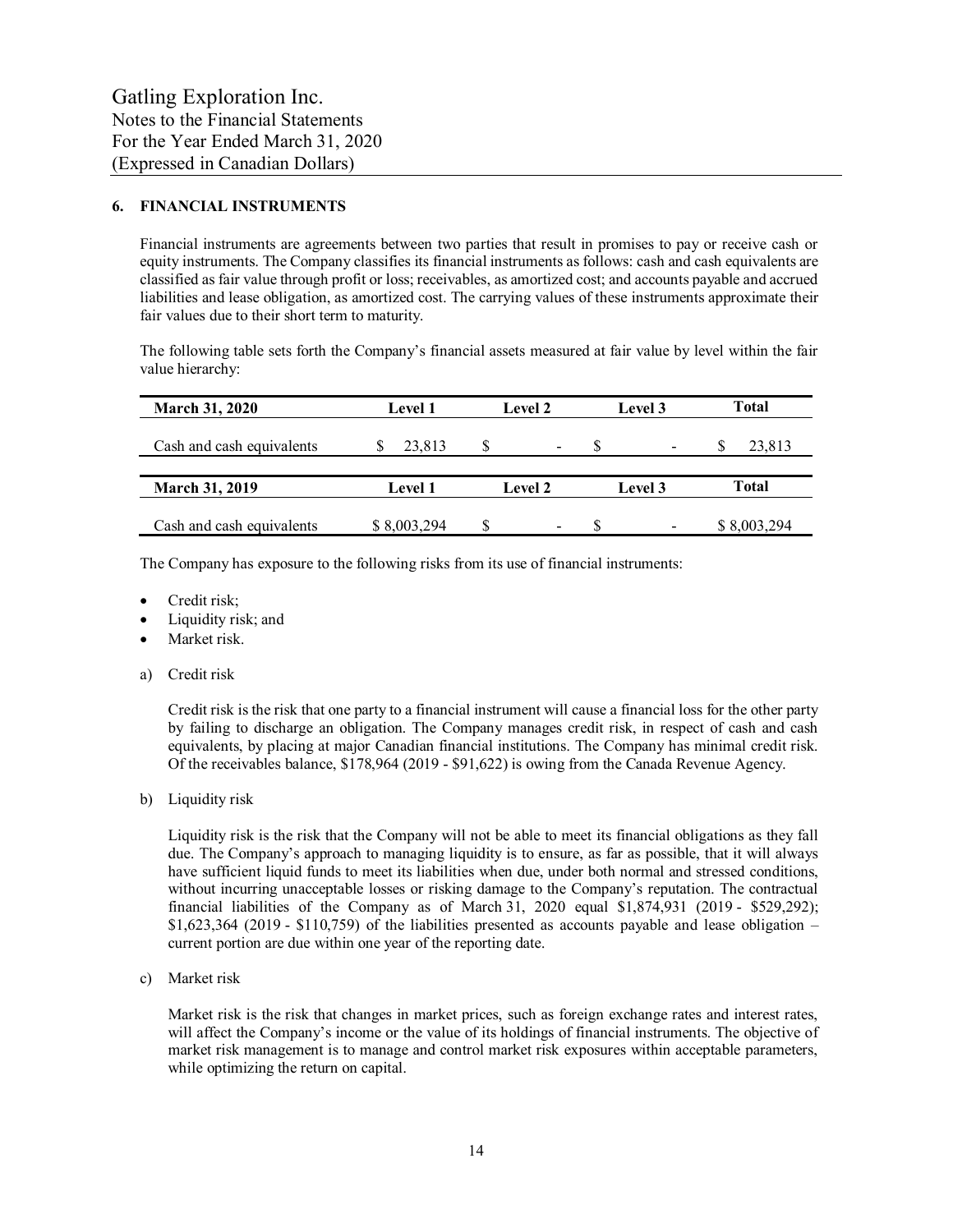## **6. FINANCIAL INSTRUMENTS** (Continued)

- c) Market risk (continued)
	- *i) Currency risk –* The Company has no funds held in a foreign currency and only a small amount of its accounts payable and accrued liabilities is denominated in US dollars. A fluctuation in the exchanges rates between the Canadian and US dollars of 10% would result in a nominal change to the Company's accounts payable and accrued liabilities and foreign exchange gain or loss. The Company does not use any techniques to mitigate currency risk.
	- *ii) Interest rate risk –* Interest rate risk is the risk that future cash flows will fluctuate as a result of changes in market interest rates. Interest earned on cash and cash equivalents is at nominal interest rates, and therefore, the Company does not consider interest rate risk to be significant. The Company has no interest-bearing financial liabilities.
	- *iii) Other price risk –* Other price risk is the risk that the fair value or future cash flows of a financial instrument will fluctuate due to changes in market prices, other than those arising from interest rate risk. The Company is not exposed to significant other price risk.
- d) Capital management

The Company considers its capital to be comprised of shareholders' equity.

The Company manages the capital structure and makes adjustments to it in light of changes in economic conditions and the risk characteristics of the underlying assets. To maintain or adjust the capital structure, the Company may attempt to issue new shares. Although the Company has been successful at raising funds in the past through the issuance of share capital, it is uncertain whether it will continue this method of financing due to the current difficult market conditions.

In order to facilitate the management of its capital requirements, the Company prepares expenditure budgets that are updated as necessary depending on various factors, including successful capital deployment and general industry conditions.

Management reviews the capital structure on a regular basis to ensure that the above objectives are met. There have been no changes to the Company's approach to capital management during the year ended March 31, 2020. The Company is not subject to externally imposed capital requirements.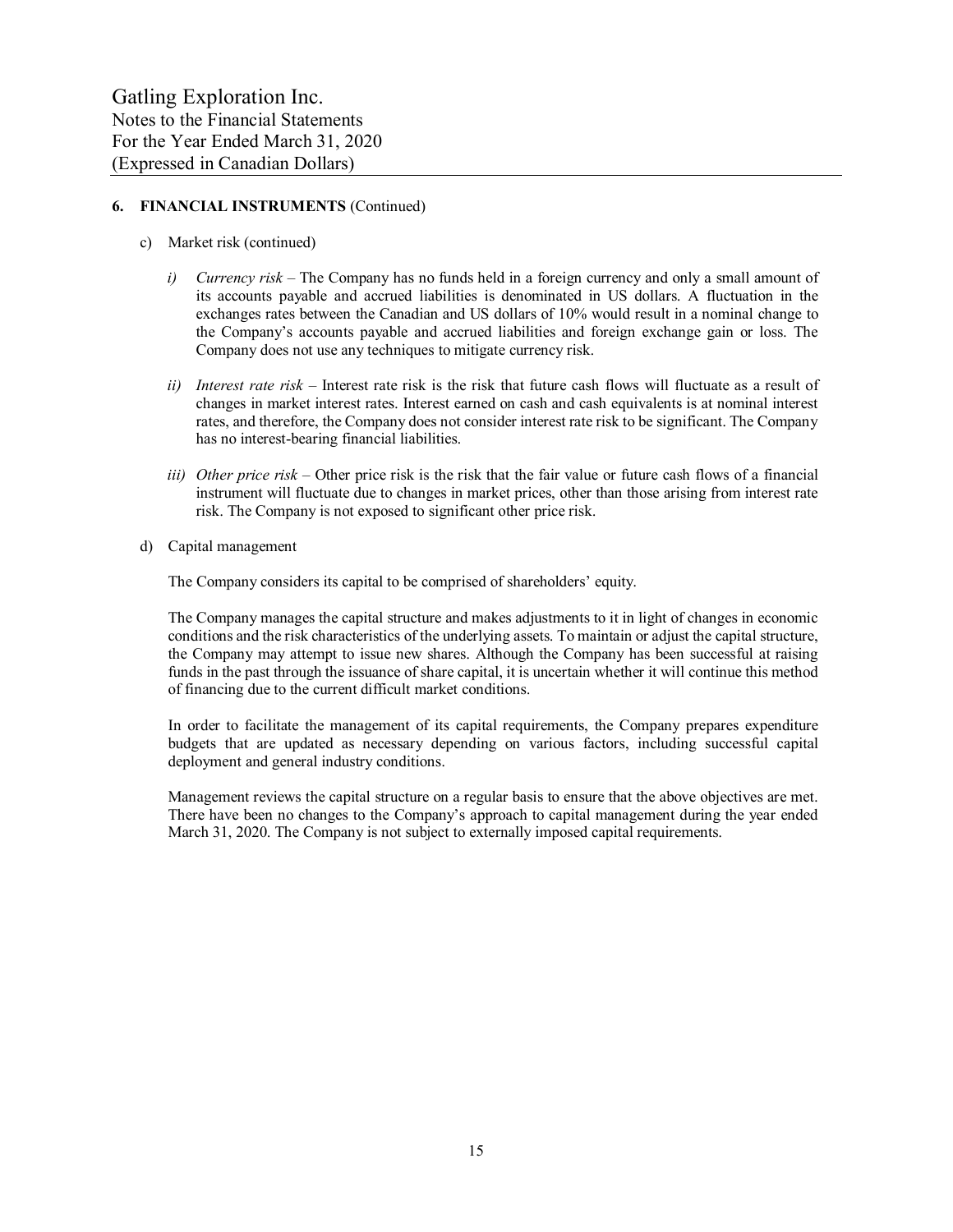|                                          | Camp and<br>Infrastructure |    | Computer<br>Equipment |               | Equipment     |               | Leasehold<br><b>Improvements</b> |               | <b>Total</b>   |
|------------------------------------------|----------------------------|----|-----------------------|---------------|---------------|---------------|----------------------------------|---------------|----------------|
| Cost                                     |                            |    |                       |               |               |               |                                  |               |                |
| Balance, August 2, 2018<br>Additions     | \$                         | S  |                       | \$            | 497           | \$            |                                  | \$            | 497            |
| Balance, March 31, 2019<br>Additions     | 106,604                    |    | 25,920                |               | 497<br>23,554 |               | 21,923                           |               | 497<br>178,001 |
| Balance, March 31, 2020                  | \$<br>106,604              | \$ | 25,920                | \$.           | 24,051        | \$            | 21,923                           | <sup>\$</sup> | 178,498        |
| Depreciation                             |                            |    |                       |               |               |               |                                  |               |                |
| Balance, August 2, 2018<br>Depreciation  | \$                         | \$ |                       | \$            | 50            | <sup>\$</sup> |                                  | \$            | 50             |
| Balance, March 31, 2019<br>Depreciation* | 6,216                      |    | 3,888                 |               | 50<br>2,803   |               | 6,420                            |               | 50<br>19,327   |
| Balance, March 31, 2020                  | \$<br>6,216                | \$ | 3,888                 | <sup>\$</sup> | 2,853         | \$            | 6,420                            | <sup>\$</sup> | 19,377         |
| Net book value,<br>March 31, 2019        | \$                         | \$ |                       | \$            | 447           | \$            |                                  | S             | 447            |
| Net book value,<br>March 31, 2020        | \$<br>100,388              | \$ | 22,032                | <sup>\$</sup> | 21,198        | \$            | 15,503                           | <sup>\$</sup> | 159,121        |

## **7. PROPERTY, PLANT AND EQUIPMENT**

\* Camp and infrastructure depreciation included in exploration and evaluation expenditures

## **8. EXPLORATION AND EVALUATION EXPENDITURES**

#### *Larder Lake Project*

On September 24, 2018, as part of the Arrangement, the Company received a 100% interest in the Larder Lake Project, located in Ontario. A portion of the project includes a 1.5% net smelter return royalty ("NSR"), of which 1% may be repurchased by the Company for \$750,000. The Arrangement was deemed to be a purchase of an asset. As such, IFRS 2 *Share-based Payments* was used to determine fair value of the assets acquired. As the fair value of the assets given up to acquire the assets was more readily available, the Company valued the acquisition using the fair value of shares issued of \$0.28 per share. On September 24, 2018, the fair value of the assets acquired and liabilities assumed from Bonterra were as follows:

|                                                                                        |   | Amount      |
|----------------------------------------------------------------------------------------|---|-------------|
| Consideration provided (fair value of 33,426,512 common shares at \$0.28 per share) \$ |   | 9.359.423   |
| Allocated to net assets acquired:                                                      |   |             |
| Cash transferred from Bonterra                                                         |   | (7,000,000) |
| Fair value of Larder Lake Project acquired                                             |   | (2,359,423) |
|                                                                                        | S |             |

Fair value of \$2,359,423 was allocated to the project and expensed for the period as exploration and evaluation costs.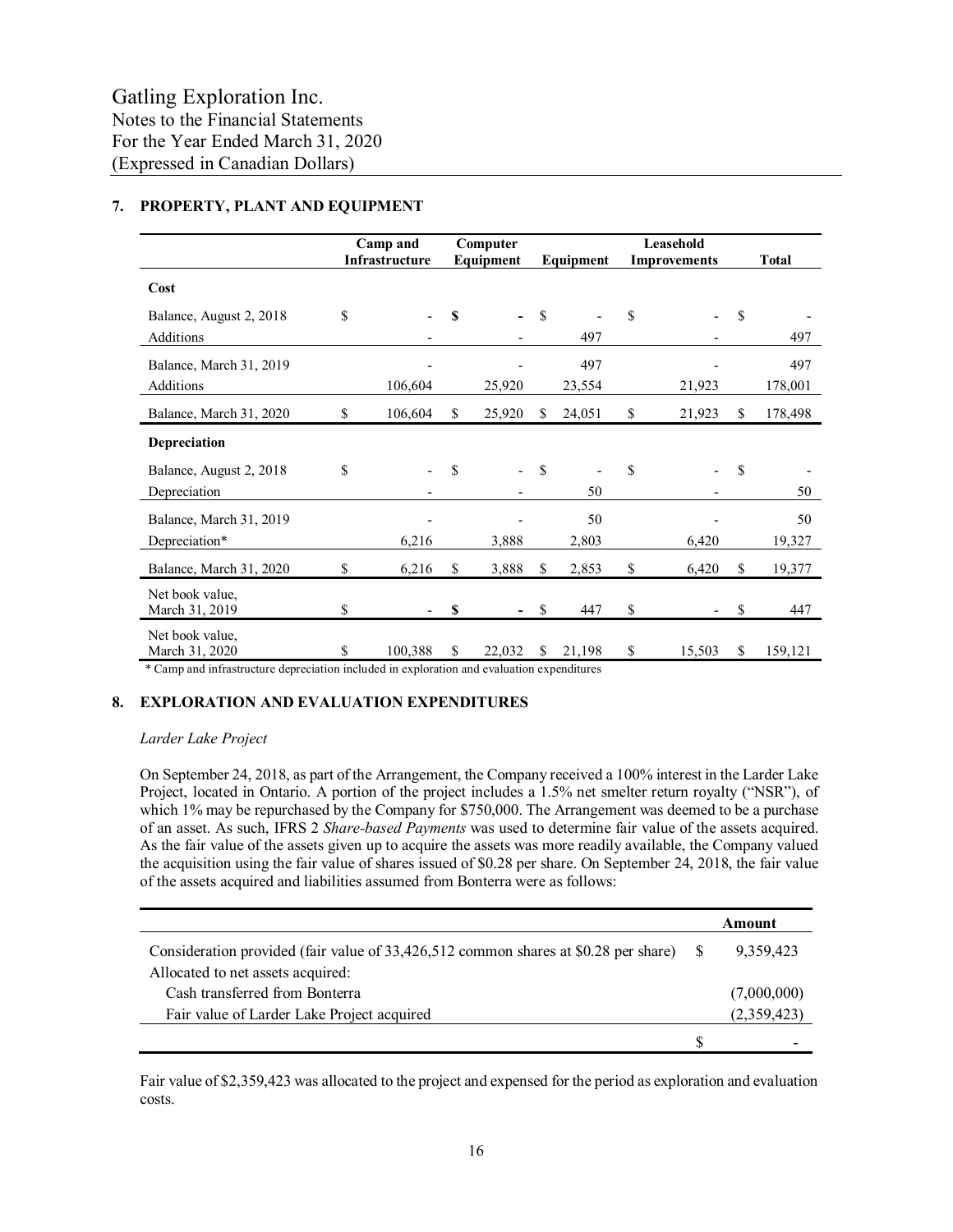## **8. EXPLORATION AND EVALUATION EXPENDITURES** (Continued)

#### *Larder Lake Project* (continued)

On April 1, 2019, the Company entered into an assignment and assumption agreement to acquire the Kir Vit claim package in Ontario. Under the terms of the agreement, the Company took assignment of a January 2017 underlying agreement between the vendor and certain parties that originally staked the claims comprising Kir Vit (the "stakers"). In consideration of the assignment, the Company issued 1,750,000 common shares to the vendor valued at \$595,000.

On July 9, 2019, the Company exercised the option in the underlying agreement and made a cash payment of \$250,000 to the stakers. The vendor was granted a 0.5% NSR. The stakers retain a 2% NSR, of which the Company may repurchase one-half (1%) for \$1,000,000. If the Company announces a production decision, a \$4,000,000 payment is due to the vendor and a \$250,000 payment is due to the stakers.

| Year Ended March 31, 2020                            | <b>Larder Lake</b><br>Project |  |
|------------------------------------------------------|-------------------------------|--|
| <b>Acquisition Costs</b>                             |                               |  |
| Acquisition costs                                    | \$<br>845,000                 |  |
| Claim costs                                          | 101,022                       |  |
| <b>Total Acquisition Costs</b>                       | 946,022                       |  |
| <b>Property Exploration Costs</b>                    |                               |  |
| Assays and geochemistry                              | 812,462                       |  |
| Camp and other costs                                 | 430,497                       |  |
| Depreciation                                         | 6,216                         |  |
| Drilling                                             | 4,302,870                     |  |
| Geochemical                                          | 3,205                         |  |
| Geological                                           | 703,850                       |  |
| Geophysics                                           | 64,208                        |  |
| Travel and transport                                 | 79,754                        |  |
| <b>Total Exploration Costs</b>                       | 6,403,062                     |  |
| <b>Total Exploration and Evaluation Expenditures</b> | \$<br>7,349,084               |  |

Summaries of exploration and evaluation expenditures for the year ended March 31, 2020 and 241 days ended March 31, 2019 are as follows: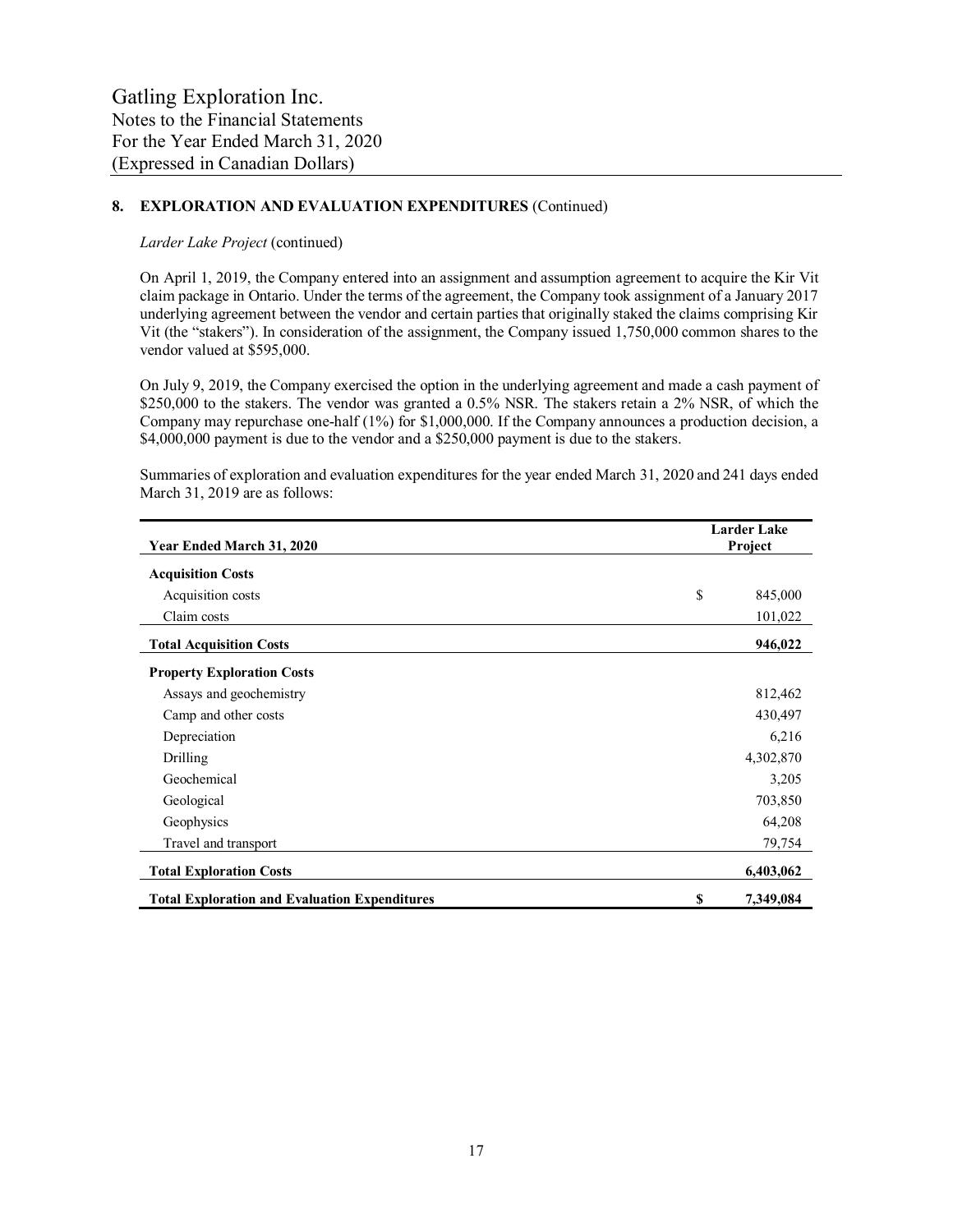## **8. EXPLORATION AND EVALUATION EXPENDITURES** (Continued)

| 241 Days Ended March 31, 2019                        | <b>Larder Lake</b><br>Project |
|------------------------------------------------------|-------------------------------|
| <b>Acquisition Costs</b>                             |                               |
| Fair value of Larder Lake Project acquired           | \$<br>2,359,423               |
| Claim costs                                          | 41,751                        |
| <b>Total Acquisition Costs</b>                       | 2,401,174                     |
| <b>Property Exploration Costs</b>                    |                               |
| Assays and geochemistry                              | 16,038                        |
| Camp and other costs                                 | 26,605                        |
| Drilling                                             | 403,968                       |
| Geological                                           | 294,346                       |
| Travel and transport                                 | 2,772                         |
| <b>Total Exploration Costs</b>                       | 743,729                       |
| <b>Total Exploration and Evaluation Expenditures</b> | \$<br>3,144,903               |

## **9. RIGHT-OF-USE ASSET**

|                                           | <b>ROU Asset</b> |         |
|-------------------------------------------|------------------|---------|
| Cost                                      |                  |         |
| Balance, April 1, 2019 and March 31, 2020 | \$               | 525,030 |
| Depreciation                              |                  |         |
| Balance, April 1, 2019                    | \$               |         |
| Depreciation                              |                  | 153,667 |
| Balance, March 31, 2020                   | \$               | 153,667 |
| Net book value, March 31, 2020            | \$               | 371,363 |

## **10. LEASE OBLIGATION**

|                                                    |    | <b>March 31, 2020</b> |   | <b>March 31, 2019</b> |
|----------------------------------------------------|----|-----------------------|---|-----------------------|
| Balance, beginning of period (adoption of IFRS 16) | \$ | 525,030               | S |                       |
| Lease interest accretion                           |    | 54,422                |   |                       |
| Lease payments                                     |    | (181, 417)            |   |                       |
| Balance, end of period                             |    | 398,035               |   |                       |
| Current portion                                    |    | (146, 468)            |   |                       |
| Non-current portion                                | S  | 251,567               |   |                       |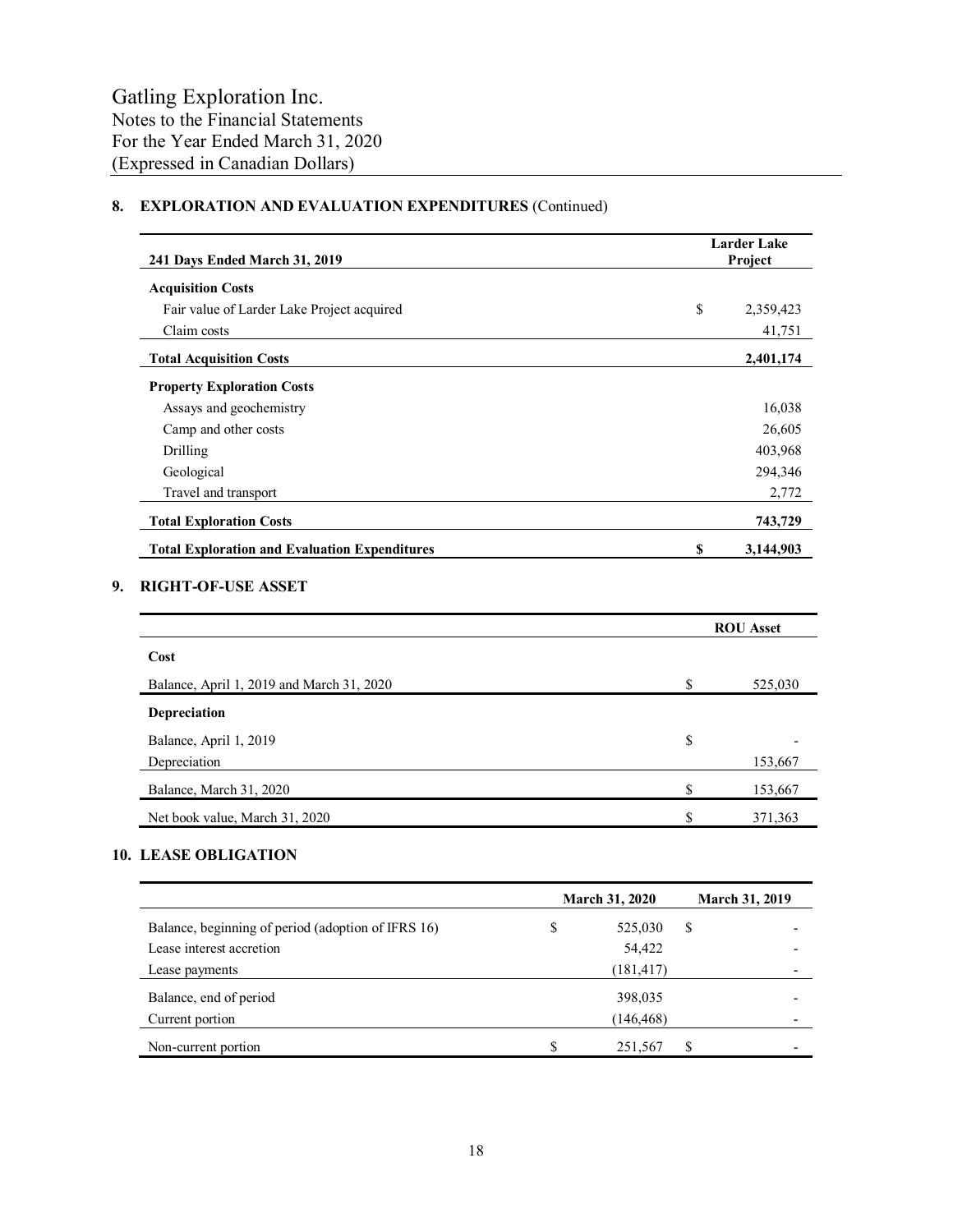## **11. OTHER LIABILITIES**

Other liabilities consist of the liability portion of the flow-through shares issued. The following is a continuity schedule of the liability portion of the flow-through share issuances.

|                                                                      | <b>March 31, 2020</b> |     | <b>March 31, 2019</b> |
|----------------------------------------------------------------------|-----------------------|-----|-----------------------|
| Balance, beginning of period                                         | 418.533               | - S |                       |
| Liability incurred on flow-through shares issued in November 2018    |                       |     | 519,495               |
| Settlement of flow-through share liability by incurring expenditures | (418, 533)            |     | (100, 962)            |
| Balance, end of period                                               | ٠                     |     | 418.533               |

In November 2018, the Company issued 11,544,328 flow-through shares at a price of \$0.30 per share. The premium paid by investors was calculated as \$0.045 per share. Accordingly, \$519,495 was recorded as other liabilities.

As at March 31, 2020, the Company did not have any remaining commitment to incur exploration expenditures in relation to its November 2018 flow-through financing (2019 - \$2,790,219).

## **12. RELATED PARTY TRANSACTIONS**

These amounts of key management compensation are included in the amounts shown on the statements of comprehensive loss:

|                                                                                                                                                             | <b>Year Ended</b><br><b>March 31, 2020</b> |                   | 241 Days Ended<br>March 31, 2019 |                    |
|-------------------------------------------------------------------------------------------------------------------------------------------------------------|--------------------------------------------|-------------------|----------------------------------|--------------------|
| Short-term compensation (consulting fees, exploration and<br>evaluation expenditures, management fees and professional<br>fees)<br>Share-based compensation | S                                          | 800,000<br>66,352 |                                  | 530,000<br>735,834 |
|                                                                                                                                                             | S                                          | 866,352           |                                  | 1,265,834          |

During the year ended March 31, 2020, short-term compensation to related parties consisted of \$165,000 (241 days ended March 31, 2019 - \$70,000) in consulting fees, \$300,000 (241 days ended March 31, 2019 - \$100,000) in exploration and evaluation expenditures, \$230,000 (241 days ended March 31, 2019 - \$290,000) in management fees and \$105,000 (241 days ended March 31, 2019 - \$70,000) in professional fees.

Transactions with related parties are included in the amounts shown on the statements of comprehensive loss as follows:

|                                                                                                | <b>Year Ended</b><br><b>March 31, 2020</b> |         | 241 Days Ended<br><b>March 31, 2019</b> |        |
|------------------------------------------------------------------------------------------------|--------------------------------------------|---------|-----------------------------------------|--------|
| Related company controlled by officer and director<br>(consulting fees and office and general) |                                            | 120,000 |                                         | 60,000 |
| Related companies with common officers and directors (rent<br>recovery)                        |                                            | 116,000 |                                         | 15,000 |

As at March 31, 2020, the Company had receivables of \$15,750 (2019 - \$nil) related to office rent recovery from companies with common officers and directors.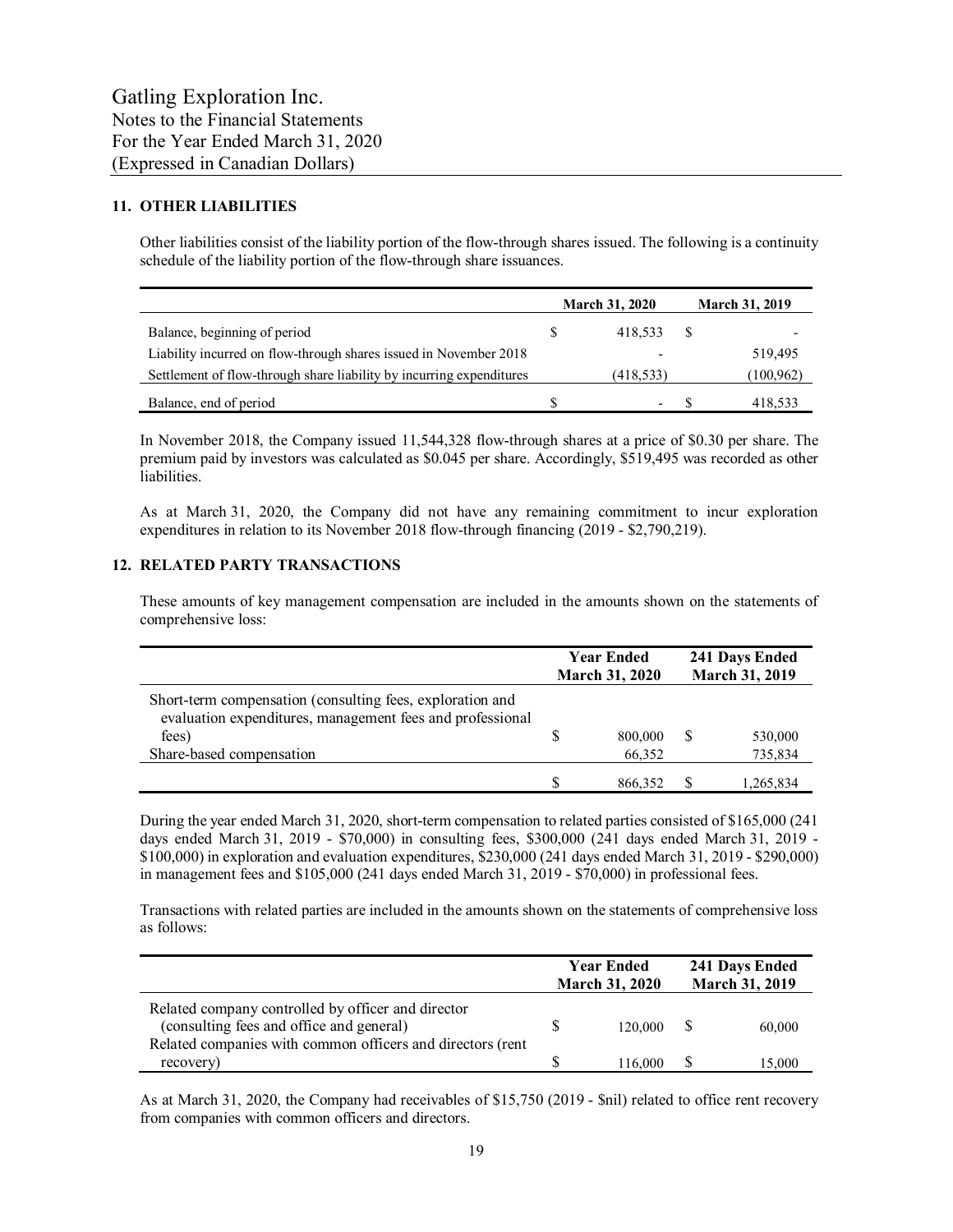## **12. RELATED PARTY TRANSACTIONS** (Continued)

As at March 31, 2020, the Company had prepaid expenses of \$7,500 (2019 - \$11,300) related to exploration expenses with a company controlled by a member of key management.

As at March 31, 2020, the Company had accounts payable of \$62,500 (2019 - \$nil) with companies controlled by officers and directors and \$10,575 (2019 - \$31,257) related to shared office and general expenses with a company controlled by an officer and director. The balances owing are unsecured, non-interest bearing, and have no specific terms of repayment.

## **13. SHARE CAPITAL**

a) Authorized

Unlimited number of common voting shares without par value

b) Issued and outstanding

*During the year ended March 31, 2020*

On April 12, 2019, the Company issued 1,750,000 common shares valued at \$595,000 for the Kir Vit claims (note 8).

During the year ended March 31, 2020, the Company issued 260,500 common shares for proceeds of \$72,705 on the exercise of 260,500 stock options. The value of the stock options of \$70,828 was transferred to share capital from share-based payments reserve upon exercise.

*During the 241 days ended March 31, 2019*

On September 21, 2018, the Company issued 33,426,512 common shares valued at \$9,359,423 as part of the Arrangement (notes 1 and 8).

On November 26, and 30, 2018, the Company closed private placements for gross proceeds of \$3,463,298 in two tranches. The Company issued 11,544,328 flow-through common shares of the Company at a price of \$0.30.

The premium paid by investors on the flow-through shares was calculated as \$0.045 per share. Accordingly, \$519,495 was recorded as other liabilities. The underwriters received 500,000 common shares valued at \$185,000. Additional share issue costs of \$18,916 were incurred.

During the 241 days ended March 31, 2019, the Company issued 200,000 common shares for proceeds of \$42,000 on the exercise of 200,000 stock options. The value of the stock options of \$52,477 was transferred to share capital from share-based payments reserve upon exercise.

c) Stock options

The Company has a stock option plan to grant incentive stock options to directors, officers, employees and consultants. Under the plan, the aggregate number of common shares that may be subject to option at any one time may not exceed 10% of the issued common shares of the Company as of that date, including options granted prior to the adoption of the plan. Options granted may not exceed a term of ten years, and the term will be reduced to one year following the date of death of the optionee. All options vest when granted unless they are otherwise specified by the Board of Directors or if they are granted for investor relations activities.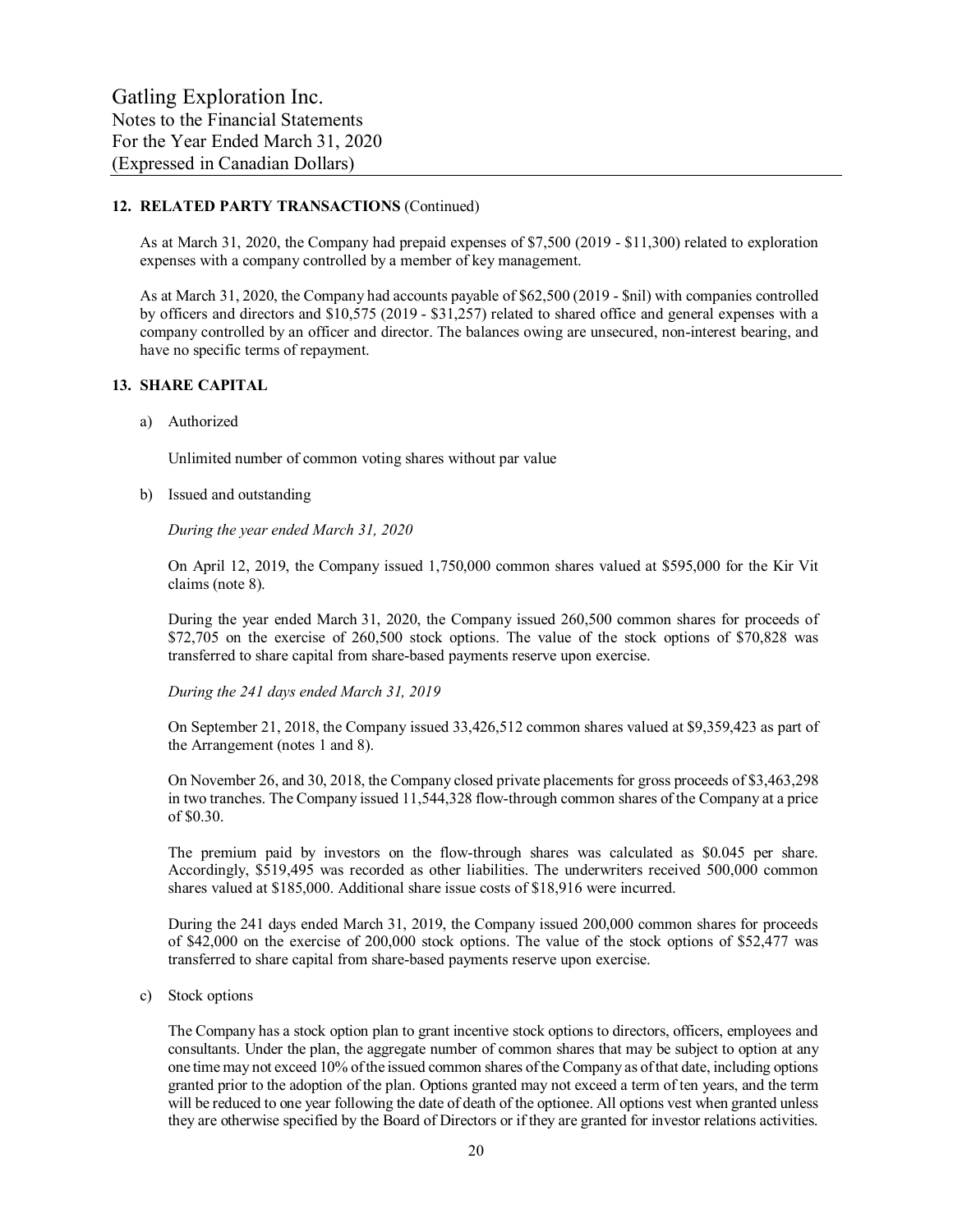## **13. SHARE CAPITAL** (Continued)

c) Stock options (continued)

Options granted for investor relations activities vest over a twelve-month period with no more than 25% of the options vesting in any three-month period.

Stock option transactions and the number of stock options outstanding are summarized as follows:

|                                  | <b>Year Ended</b><br><b>March 31, 2020</b> |          |           |          | 241 Days Ended<br><b>March 31, 2019</b> |  |
|----------------------------------|--------------------------------------------|----------|-----------|----------|-----------------------------------------|--|
|                                  | Weighted                                   |          |           | Weighted |                                         |  |
|                                  |                                            | Average  |           | Average  |                                         |  |
|                                  | Number of                                  | Exercise | Number of | Exercise |                                         |  |
|                                  | Options                                    | Price    | Options   | Price    |                                         |  |
| Outstanding, beginning of period | 4,525,000                                  | \$0.25   |           |          |                                         |  |
| Granted                          | 400,000                                    | \$0.49   | 4,725,000 | \$ 0.24  |                                         |  |
| Exercised                        | (260, 500)                                 | \$0.28   | (200,000) | \$ 0.21  |                                         |  |
| Expired                          | (450,000)                                  | \$ 0.24  |           |          |                                         |  |
| Outstanding, end of period       | 4.214.500                                  | \$ 0.27  | 4.525,000 | \$0.25   |                                         |  |

The weighted average share price on the date of exercise for the year ended March 31, 2020 was \$0.52 (241 days ended March 31, 2019 - \$0.45).

The following stock options were outstanding and exercisable at March 31, 2020:

| <b>Expiry Date</b> | <b>Weighted Average</b><br>Remaining<br><b>Contractual Life in</b><br>Years | <b>Exercise</b><br>Price | Outstanding | Exercisable |
|--------------------|-----------------------------------------------------------------------------|--------------------------|-------------|-------------|
| October 15, 2021   | 1.54                                                                        | \$ 0.21                  | 2,664,500   | 2,664,500   |
| February 13, 2022  | 1.87                                                                        | \$0.33                   | 1,000,000   | 1,000,000   |
| February 27, 2022  | 1.91                                                                        | \$ 0.31                  | 250,000     | 250,000     |
| August 1, 2022     | 2.34                                                                        | \$0.39                   | 100,000     | 100,000     |
| September 16, 2022 | 2.46                                                                        | \$0.58                   | 200,000     | 200,000     |
|                    | 1.71                                                                        |                          | 4,214,500   | 4,214,500   |

The Company applies the fair value method using the Black-Scholes option pricing model in accounting for its stock options granted. Accordingly, share-based payments of \$176,204 were recognized during the year ended March 31, 2020 (241 days ended March 31, 2019 - \$1,265,689).

The fair value of each stock option granted was calculated using the following weighted average assumptions: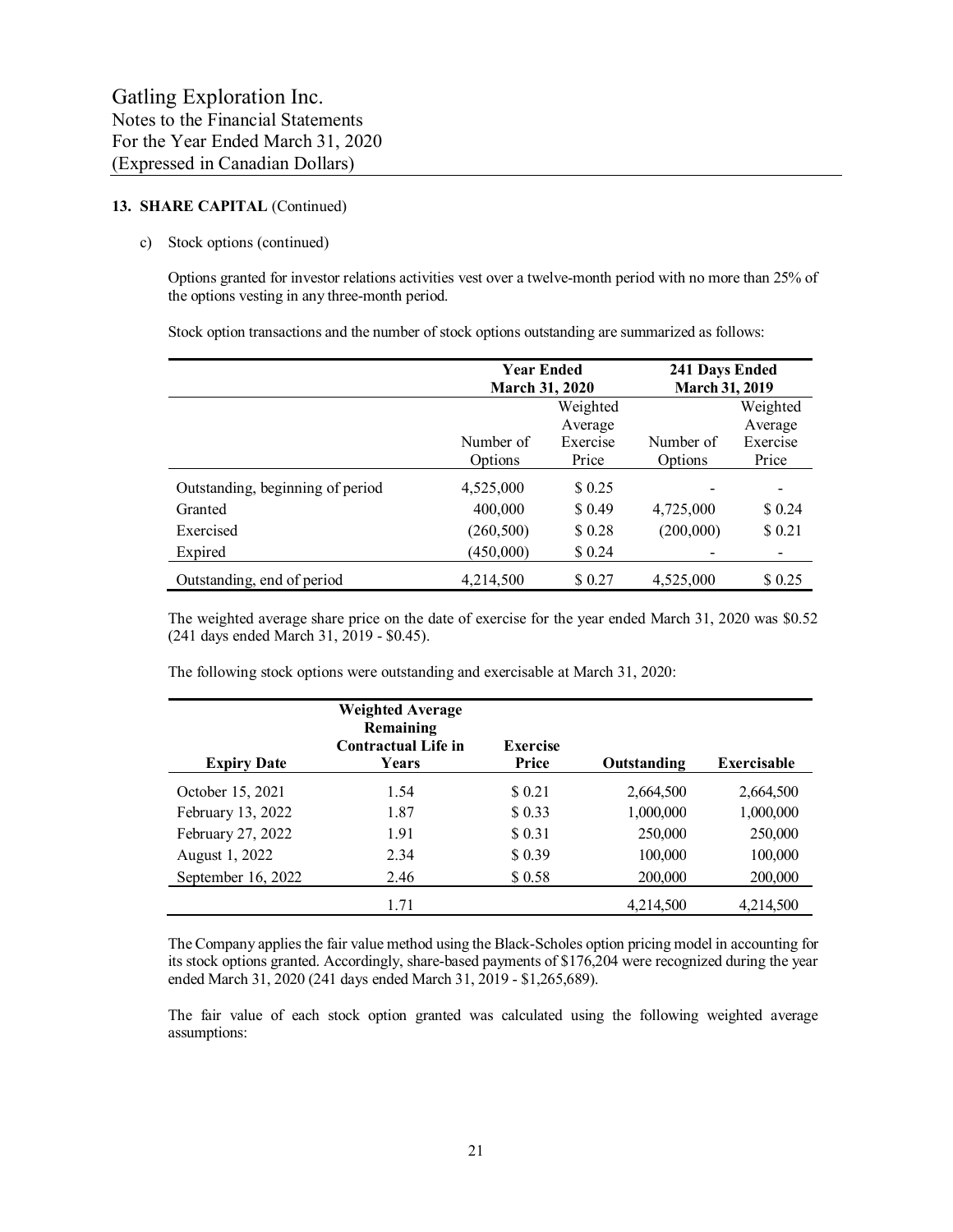## **13. SHARE CAPITAL** (Continued)

c) Stock options (continued)

|                                        | <b>Year Ended</b><br><b>March 31, 2020</b> | 241 Days Ended<br><b>March 31, 2019</b> |
|----------------------------------------|--------------------------------------------|-----------------------------------------|
| Expected life (years)                  | 3.00                                       | 3.00                                    |
| Risk-free interest rate                | 1.50%                                      | 2.16%                                   |
| Annualized volatility                  | 167%                                       | 165%                                    |
| Dividend yield                         | N/A                                        | N/A                                     |
| Stock price at grant date              | \$ 0.51                                    | \$ 0.31                                 |
| Exercise price                         | \$ 0.49                                    | \$0.24                                  |
| Weighted average grant date fair value | \$ 0.44                                    | \$ 0.27                                 |

Option pricing models require the input of highly subjective assumptions regarding volatility. The Company has used historical volatility and the volatility of a comparable company to estimate the volatility of the share price.

During the year ended March 31, 2020, the Company transferred \$70,828 (241 days ended March 31, 2019 - \$52,477) from the share-based payments reserve to share capital upon exercise of 260,500 (241 days ended March 31, 2019 - 200,000) stock options.

During the year ended March 31, 2020, the Company transferred \$118,505 (241 days ended March 31, 2019 - \$nil) from the share-based payments reserve to share capital upon expiry of 450,000 (241 days ended March 31, 2019 - nil) stock options.

#### **14. SEGMENTED DISCLOSURE**

The Company has one operating segment, being mineral exploration and development. All of the Company's assets are located in Canada.

## **15. INCOME TAXES**

A reconciliation of income taxes at statutory rates with reported taxes is as follows:

|                                                    |   | <b>March 31, 2020</b> |   | <b>March 31, 2019</b> |
|----------------------------------------------------|---|-----------------------|---|-----------------------|
| Loss for the period before income taxes            | S | (9,912,964)           | S | (5,468,786)           |
| Statutory income tax rate                          |   | 27.00%                |   | 27.00%                |
| Income tax benefit computed at statutory tax rate  |   | (2,676,000)           |   | (1,477,000)           |
| Items not deductible for income tax purposes       |   | (51,000)              |   | 962,000               |
| Unrecognized benefit of deferred income tax assets |   | 2,727,000             |   | 515,000               |
| Income tax expense (recovery)                      | S | -                     |   |                       |

The significant components of the Company's deferred income tax assets and deferred income tax liabilities at March 31, 2020 are presented below: